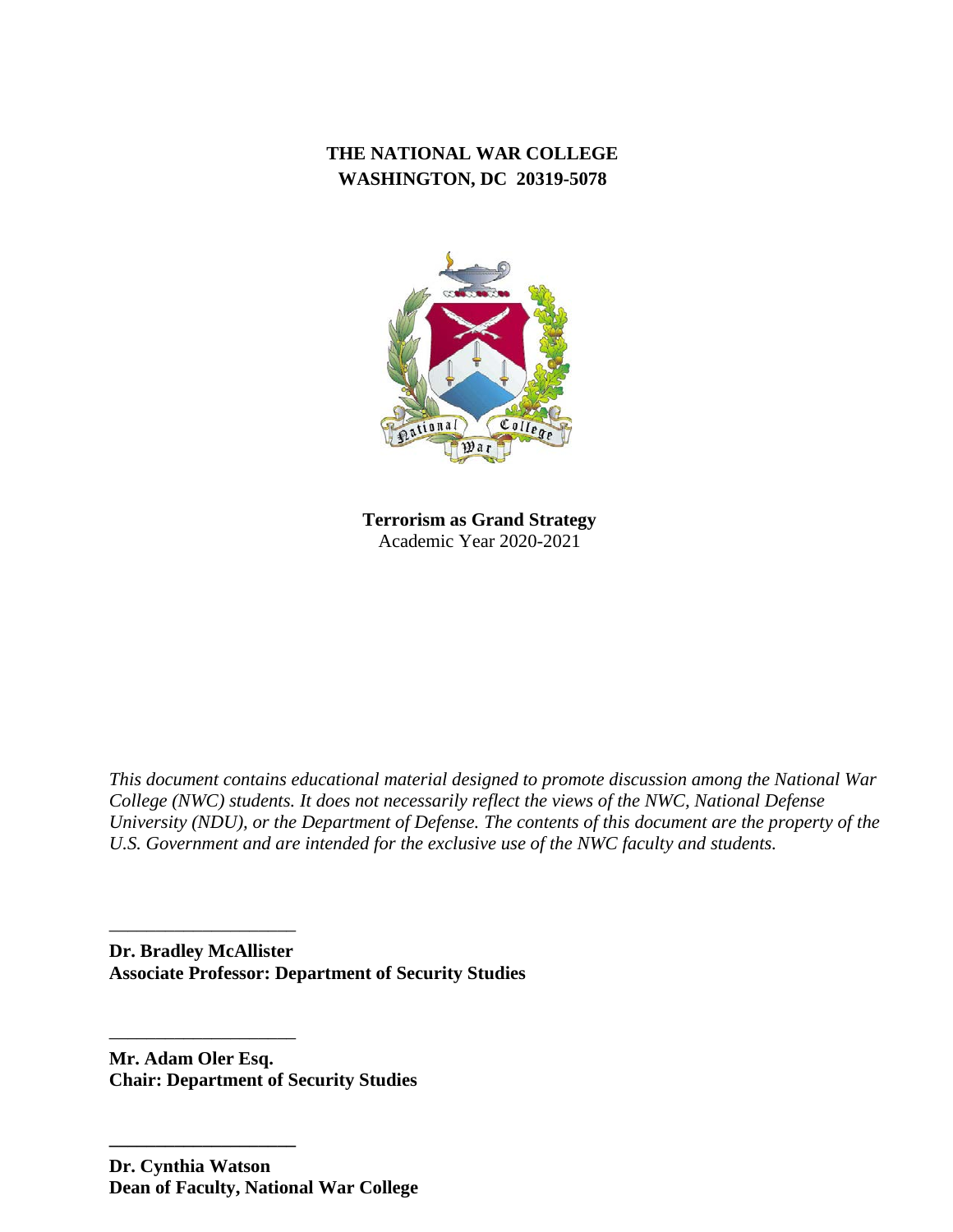# **Course Schedule**

| <b>Date</b> | <b>Topic</b>   | <b>Module</b>                                                                                                                                                |
|-------------|----------------|--------------------------------------------------------------------------------------------------------------------------------------------------------------|
| 09/14/2020  | $\mathbf{1}$   | Terrorism as Grand Strategy: Assessing Our Ends                                                                                                              |
| 09/21/2020  | $\overline{2}$ | Terrorism as Grand Strategy: Assessing Our Environment and Ends                                                                                              |
| 09/28/2020  | $\overline{3}$ | Terrorism as Grand Strategy: Developing Our Strategy                                                                                                         |
| 10/05/2020  | $\overline{4}$ | <b>Instruments of Power: Political: Governance</b>                                                                                                           |
| 10/19/2020  | 5              | <b>Instruments of Power: Political: Diplomacy</b>                                                                                                            |
| 10/26/2020  | 6              | <b>Instruments of Power: Information: Messaging</b>                                                                                                          |
| 11/02/2020  | $\overline{7}$ | <b>Instruments of Power: Information: Intel and Counter-Intel</b>                                                                                            |
| 11/09/2020  | 8              | <b>Instruments of Power: Military: Ends of Violence</b>                                                                                                      |
| 11/16/2020  | 9              | <b>Instruments of Power: Military: Developing Violent Means</b>                                                                                              |
| 11/23/2020  | 10             | <b>Instruments of Power: Economic: Making Money</b>                                                                                                          |
| 11/30/2020  | 11             | <b>Instruments of Power: Economic: Sanctioning Opponents</b>                                                                                                 |
| 12/10/2020  | 12             | <b>Case Study Presentations</b><br>Religious Radicals and the New Right<br>1.<br>2. Ethno-Nationalists<br>3. Left-Wing Radicals<br>Single Issue Terror<br>4. |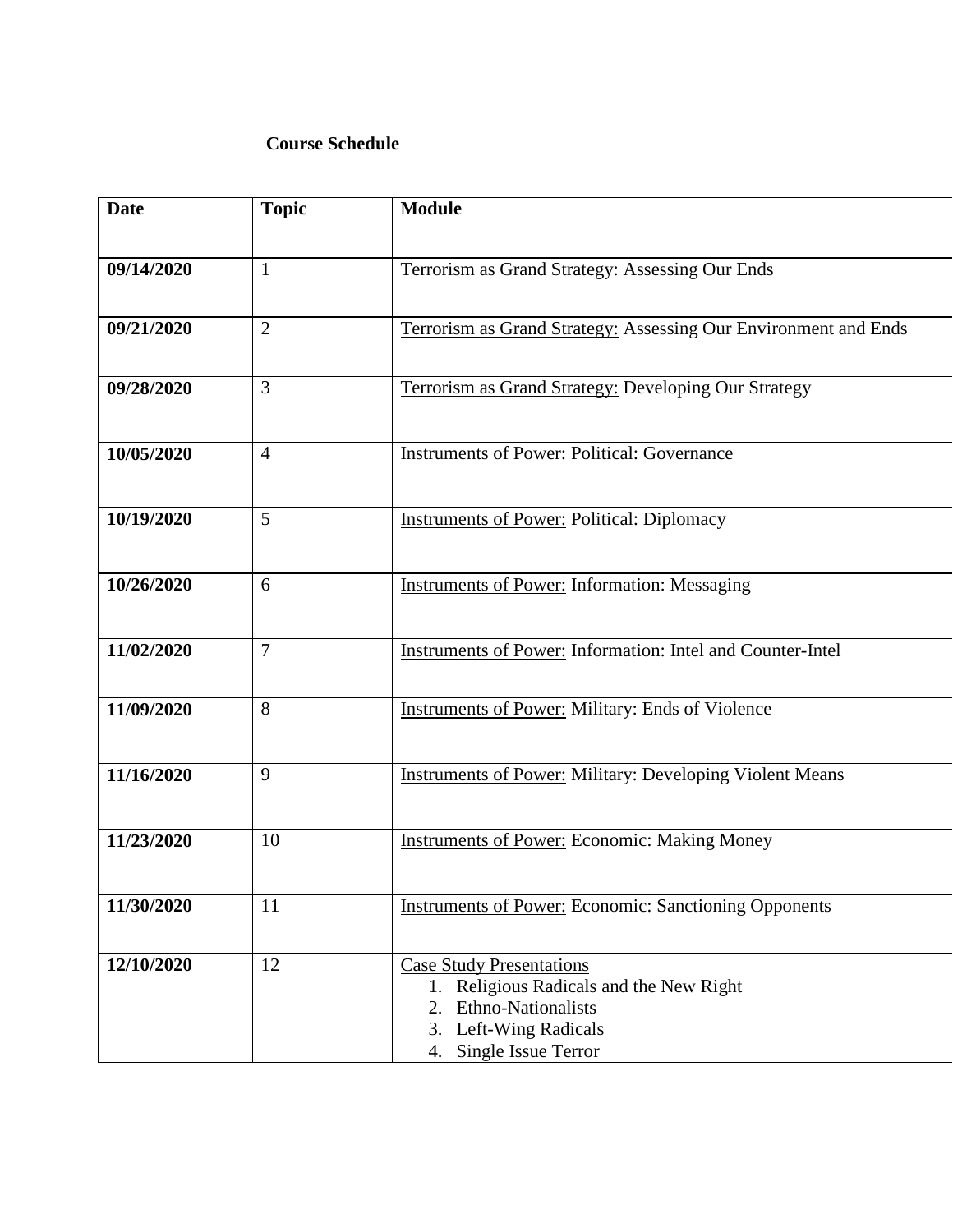# **Course Overview**

**Introduction:** The purpose of this course is to give students an evaluation of conflict from the terrorists' perspective. The readings and class discussions should enable us to move beyond the study of terrorism as a tactical phenomenon and look at terrorism as a holistic political strategy. To begin with, we must recognize that terrorism is a complex phenomenon practiced by a wide variety of organizations and individuals with disparate ends, means, and operating environments.

To say that we will look at the conflict from the perspective of the terrorist is not to grant radicals any kind of moral equivalence; needless to say there may be some cases where one sympathizes with the aims of militants, and others where moral outrage is more appropriate. Other cases, will merely make us scratch our heads. The key issue will be to view terrorists as rational individuals (for the most part) who are pursuing rational goals (debatable, sure!) in a manner that makes sense given the relative capabilities of the violent organization. In fact, in one of our early lessons we'll look at how successful terrorists have been at achieving at least some of their objectives, lending credence to the idea that terrorism is a rational strategy indeed.

Most of us tend to think of terrorism as a tactic, or perhaps a category of tactics, rather than a strategy. In some contexts it is, but rarely is terrorist *violence* to be found in a vacuum. Terrorism almost always occurs in conjunction with other methods of political agitation—such as propaganda, protests, labor strikes, guerilla warfare, etc—and is more usefully thought of as a method of non-state politics by other means. Like all modes of warfare, there are numerous permutations of strategies that make use of terrorism, and numerous types of organizations which might employ terrorism as a dominant strategy. Our course will provide a framework for evaluating terrorism as a strategy across a range of contexts with an eye towards understanding how terrorists go about taking on the state as well as rival organizations.

**Approach:** The course consists of twelve two-hour sessions that will analyze issues covered in the readings through group discussion. The first half of the course will be dedicated to looking at how terrorists begin to assess their prospects against the state and develop a strategy appropriate to their aims, circumstances, and capabilities. The final day of class will be dedicated to a war gaming exercise whereby the Terrorism class will square off against the students in the International Counterterrorism 6600 concentration. The final paper for the course will be a two page assessment of a historical strategy.

**A note on the readings:** There are no text books which approach the study of terrorism specifically as a strategic framework. I have therefore used the notion of DIME (diplomatic, informational, military, and economic instruments of power) to organize readings from a variety of different sources. Since understanding the perspective of the terrorist was paramount this course uses original writings from the radicals themselves whenever feasible.

# *Required Texts:*

- Walter Laqueur *(Ed.),* Voices of Terror: Manifestos, Writings, and Manuals of Al Qaeda, HAMAS, and Other Terrorists from Around the World and Throughout the Ages, Sourcebook Press, Napierville, IL, 2004.
- Jeremy Weinstein, Inside Rebellion: the Politics of Insurgent Violence Cambridge University Press, New York, NY, 2007.
- Randall Law Terrorism: A History, Polity Press, Cambridge UK, 2017.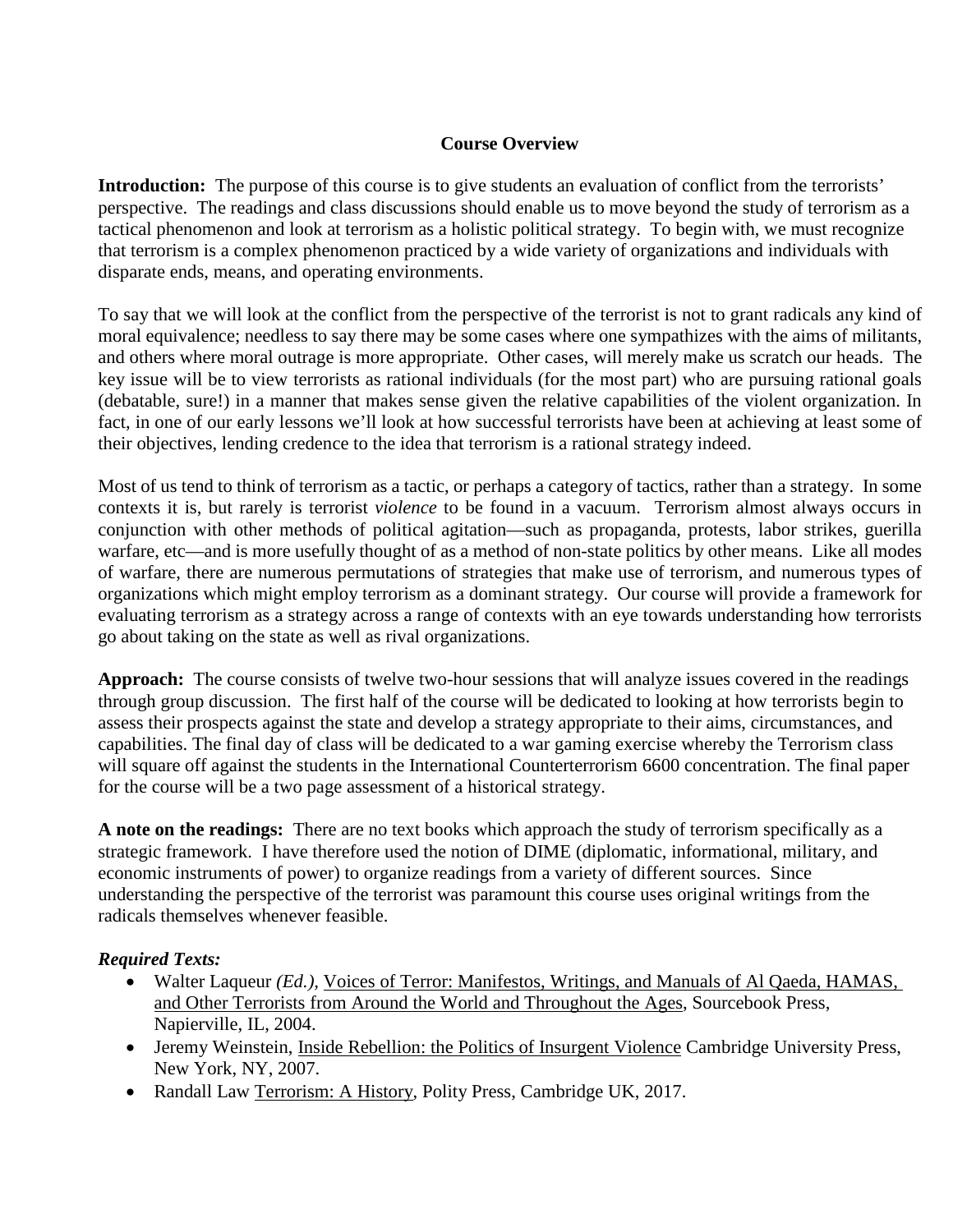• These texts will be complimented with selected readings which will be made available on the course Blackboard page.

### **Course Learning Outcomes**

- 1. Understand how terrorists conceive of the battlespace.
- 2. Understand how terrorists formulate strategies given their ends, capabilities, and operating environment.
- 3. Understand how terrorists orchestrate political, diplomatic, informational, military, and economic instruments in pursuit of overarching political strategies.

#### **Assessment**

Students must meet all stated course objectives to pass this course. The performance objectives in this course are three-fold. Firstly students are expected to come to class prepared and engaged (Participation  $= 25\%$ ). Secondly, each student will be responsible for presenting a specific case study as part of a team (Class Final Exercise  $= 25\%$ ). Finally, each student will compose a short ( $\sim$ 1000) page strategic assessment of a historical terrorist organization (Final Paper = 50%). This historical assessment will also be your case study for the final presentations… so there's double duty involved here.

Students who fail to complete all course requirements in the time allotted will receive an overall grade of Incomplete (I), and students who cannot meet all course objectives will receive an overall grade of Fail (F). In both cases, the student will enter a remediation program in effort to bring the student's performance up to passing standards.

Any student may appeal any course grade. First, within a week of the release of the grade, request a review by the course director. Should this review not lead to a satisfactory resolution, submit a written petition to the NWC Dean of Faculty and Academic Programs within two weeks of the release of the grade. The Dean of Faculty and Academic Programs will convene a faculty panel to conduct a formal review; the decision of that panel will be final.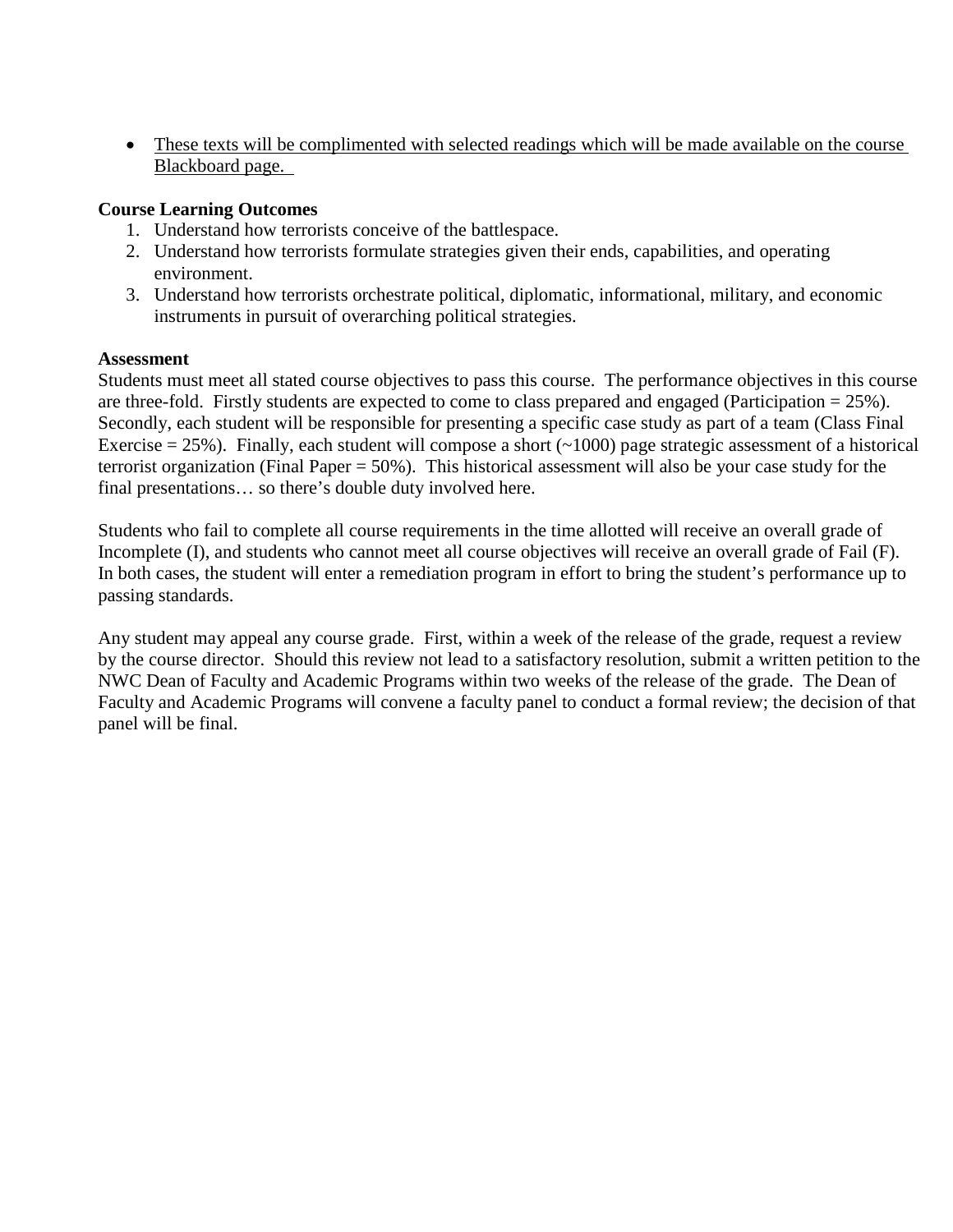# **Assignments:**

#### *Strategic Assessment: (50%)*

Throughout the semester you will become an expert on a single terrorist organization. This organization can be contemporary, or it can be a historical case-study. For the final project you will write a short assessment of the strategy employed by the group, with an eye towards how well it meshed with their goals, operating environment, and organizational capabilities. Take care in really assessing how operations and tactics either followed or failed to follow a Grand Strategy? What were the assumptions made by the group? Did they bare out in reality? Did the group position itself to take advantage of strategic opportunities? Don't make the mistake of assuming that success meant the group did everything right, and conversely, defeat is not the only indicator of bad strategy. Find the key ingredients of success/failure and articulate them in your papers.

Religious Terror and the New Right

- Al-Qaeda (Afghanistan/Pakistan)
- Islamic State (Svria/Iraq)
- Egyptian Islamic Jihad (Egypt)
- HAMAS (Gaza Strip)
- Hezbollah (Lebanon/Syria)
- The Covenant, Sword, and Arm of the Lord (United States)

#### Ethno-Nationalists

- The Irgun (Mandatory Palestine)
- Lehi (Mandatory Palestine)
- Viet Minh (Vietnam)
- Provisional IRA (Northern Ireland)
- Sons of Liberty (Colonial America)
- The National Organization of Cypriot Fighters (Cyprus)

# Left-Wing Radicals

- Red Army F(r)action (West Germany)
- Red Brigades (Italy)
- Weather Underground (United States)
- Action Direct (France)
- Japanese Red Army (ummm… Japan!)
- Sendero Luminoso (Peru)
- Guerilla Army of the Poor (Guatemala)

# Single Issue Terrorism

- Animal Liberation Front (I'd say America... but let's be honest... it's really just Northern CA.)
- Earth Liberation Front/EarthFirst/Monkey-Wrenchers (United States/Europe)
- Anti-Abortion (United States)
- Anti-LGBT (United States)
- Anti-Globalization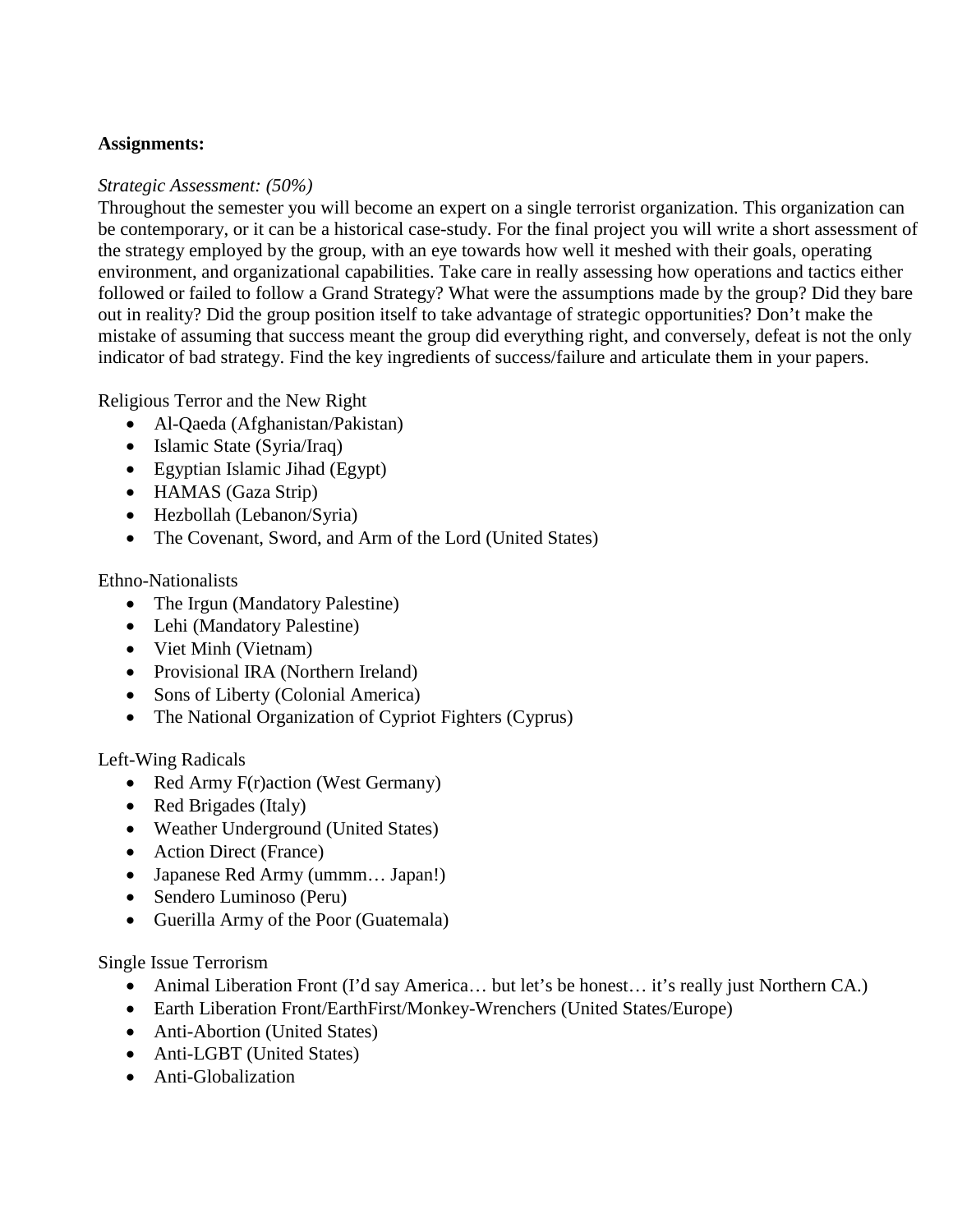# **Topic 1 Terrorism as Grand Strategy: Assessing our Ends September 14, 2020**

### **Overview**

Terrorists advertise themselves as seeking a single monolithic goal; the control of the state, the secession of a particular territory, the dominance of one religion or ethnicity, or perhaps, even the promulgation of a specific set of policies (anti-abortion, animal rights, eco-terror). In reality, terrorists often pursue more nuanced goals in a bid to stay in active competition with the state. In order to understand terrorist tactics, campaigns, and ultimately strategy we need to delineate both end state goals as well as process goals.

Terrorist goals short of victory—process goals—are often overlooked, but to the militant strategist in the midst of war, they are often more important than theoretical end-states. In fact, when queried about postconflict political systems, a disconcertingly high number of terrorists have only cursory ideas about what that might entail, as the crux of terrorist strategy revolves around the achievement of intermediate objectives geared toward prolonging the conflict and perpetuating the organization. These ends include destabilizing the status quo, eroding the legitimacy of the state while building the legitimacy of the radical organization, recruiting and retaining members, attriting the capabilities of the state, and out-competing rival organizations.

Ideology plays a role in strategy in so far as one's world view defines the problem that is to be solved as well as the universe of "acceptable" targets. Gramscian leftists who believe that cultural institutions are responsible for maintaining the power of the bourgeoisie, for example, may find it completely acceptable to target university professors, clerics, and other cultural figures. Anti-colonialists, on the other hand, may be more likely to target symbols of cultural encroachment, such as the FLN's campaign in Algeria against locals who drink and smoke. Anti-colonialist and other groups fighting foreign occupation have it easy, as the occupier provides them with plentiful targets which can be attacked with little danger of causing backlash amongst the locals. Contemporary religiously oriented groups seem to target unbelievers, but upon closer inspection this often a poorly disguised ethno-nationalist violence.

# **Key Questions**

- 1. How does an understanding of the alternate goals of terrorism affect our assessment of terrorism as a strategy?
- 2. What goals do terrorists pursue short of victory? How might organizations substitute different ends when others become unachievable?
- 3. How effective is terrorism at achieving these more nuanced goals?

- Andrew Kydd and Barbera Walter, "The Strategies of Terrorism," *International Security* Vol 31(1) Summer 2006 pgs. 49-80 (31 Pages)
- Peter Neumann and MLR Smith, "Terrorism and Strategic Theory" and "The Strategy of Terrorism" in The Strategy of Terrorism: How it Works, and Why it Fails Routledge 2008, pgs. 12-55. (44 Pages)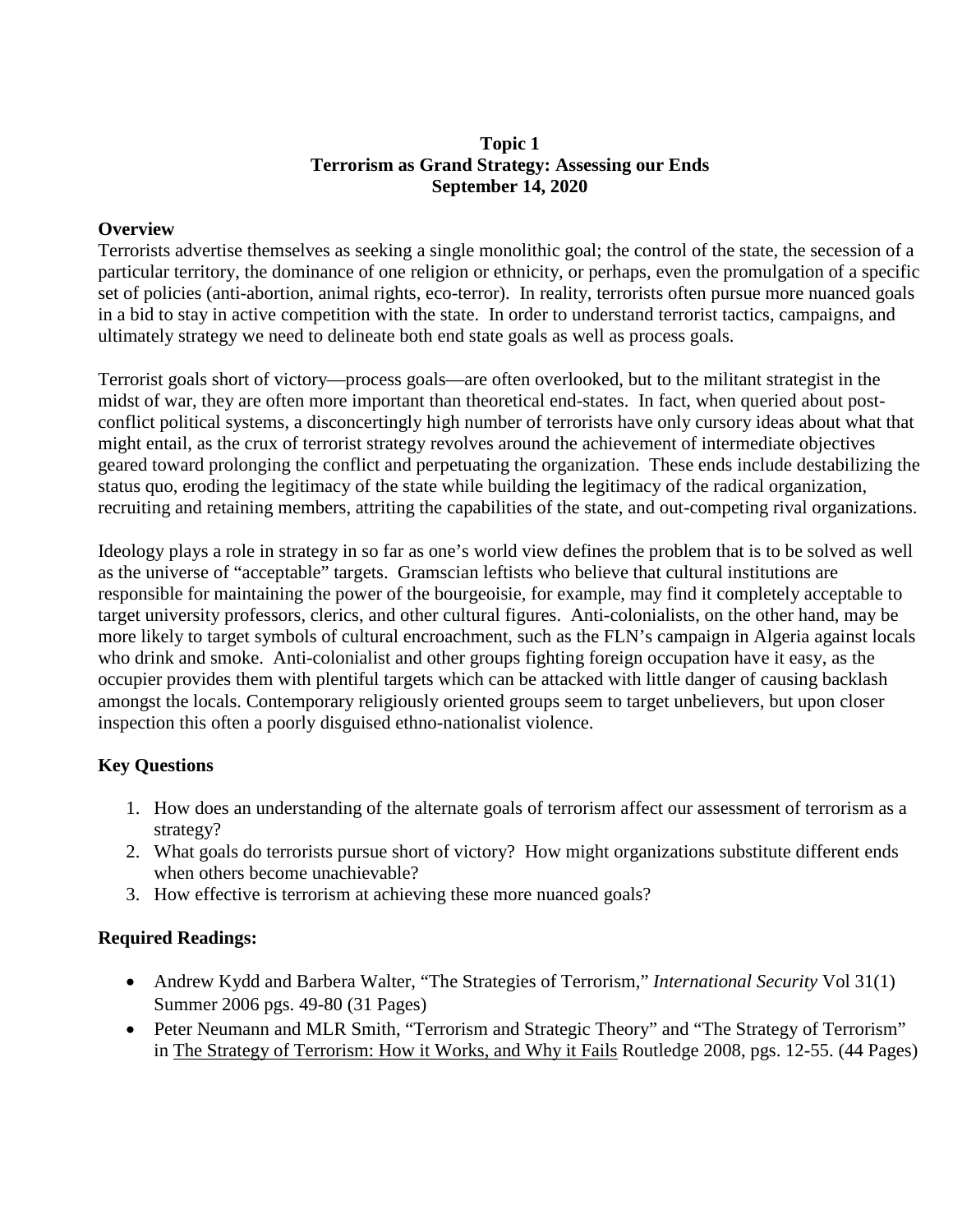#### **For those who want to dig deeper:**

- 1. CJM Drake, "The Role of Ideology in Terrorists' Target Selection," *Terrorism and Political Violence* Vol 10(2) Summer 1998, pgs. 53-85 (33 Pages)
- 2. Ariel Merari, "Terrorism as a Strategy of Struggle: Past and Future," *Terrorism and Political Violence* Vol 11(4) Dec 2007, pgs. 52-65 (24 Pages)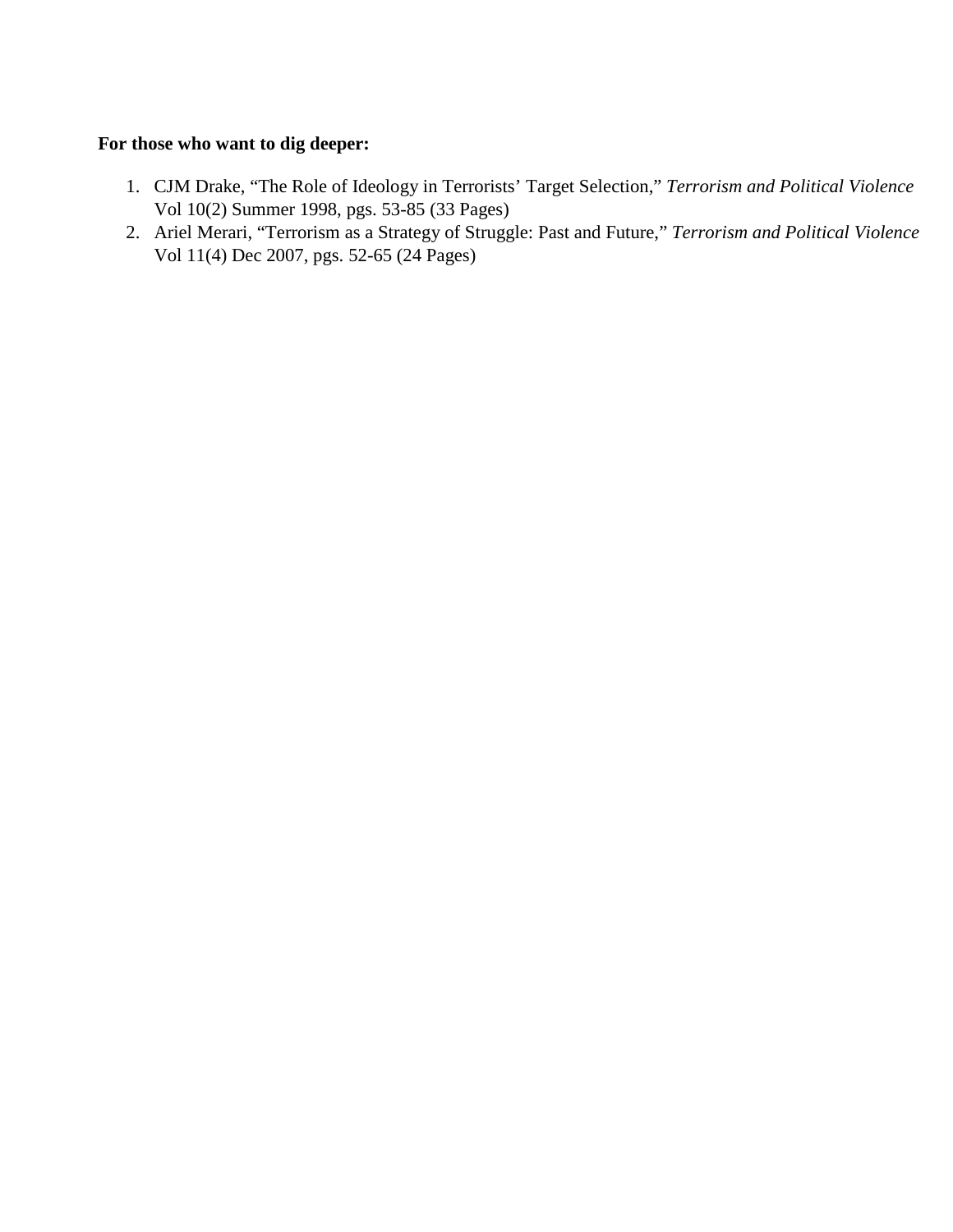# **Topic 2 Terrorism as Grand Strategy: Assessing Our Environment and Means September 21, 2020**

### **Overview**

Terrorists do not make strategic decisions in a vacuum. Obviously, like military personnel, some are more gifted than others in strategic logic. However, there are drivers of strategy that force terrorists to tailor their behavior according to several factors; the operating environment, their organizational capabilities, and their constituency… real or imagined.

The operating environment is perhaps the most pressing concern for militants when organizing a campaign. The major variables in this category would be regime type (of the opposing state), nature of the opposition (are there other radical organizations competing for membership?), level of economic development, and geography. Organizations facing a highly functional autocratic state will certainly chose different behavior than those facing democratic societies that are more permissible but nevertheless have high levels of legitimacy. Likewise, groups operating in failed states will face less of a challenge from the state, but may be outmaneuvered by rival organizations that proliferate in such environments.

There are also means oriented theories of terrorism which posit that technological capabilities make certain strategies more likely to succeed and therefore more rational to pursue. The first of these were the "dynamiters," early Fenian militants who viewed the advent of dynamite in the mid-19<sup>th</sup> Century as the great equalizer between men and armies. The Anarchists of the following decades echoed these sentiments. Similar arguments today have been made regarding the miniaturization of weapons, WMD Terrorism, and communication technologies that allegedly make networked resistance more effective.

Finally, terrorists must take into account the nature of their constituencies. Often, these populations are very real, and the militants operate at the edge of a broader political movement. Other times, terrorists imagine themselves at the vanguard of a broader movement which sparsely exists outside their fevered imaginations. Where real constituencies exist, militants must tailor their strategies... especially those which involve the use of violence… to appeal to their in-groups. Some populations have high degrees of tolerance for violence against out-groups, but history has shown us that all population have limits on their acceptance of violence.

# **Key Questions**

- 1. What are the key determinants of the terrorist operational environment? How good are terrorists at realistically assessing their circumstances?
- 2. How do groups deal with competition from other militants?
- 3. Do technological advances make terrorism more likely? How do terrorists integrate innovation into their strategies?

# **Required Readings:**

• Matthew Wilson and James Piazza, "Autocracies and Terrorism: Conditioning Effects of Authoritarian Regime Type on Terrorist Attacks," *American Journal of Political Science*, Vol 57(4) June 2013, pgs 941-955 (14 Pages)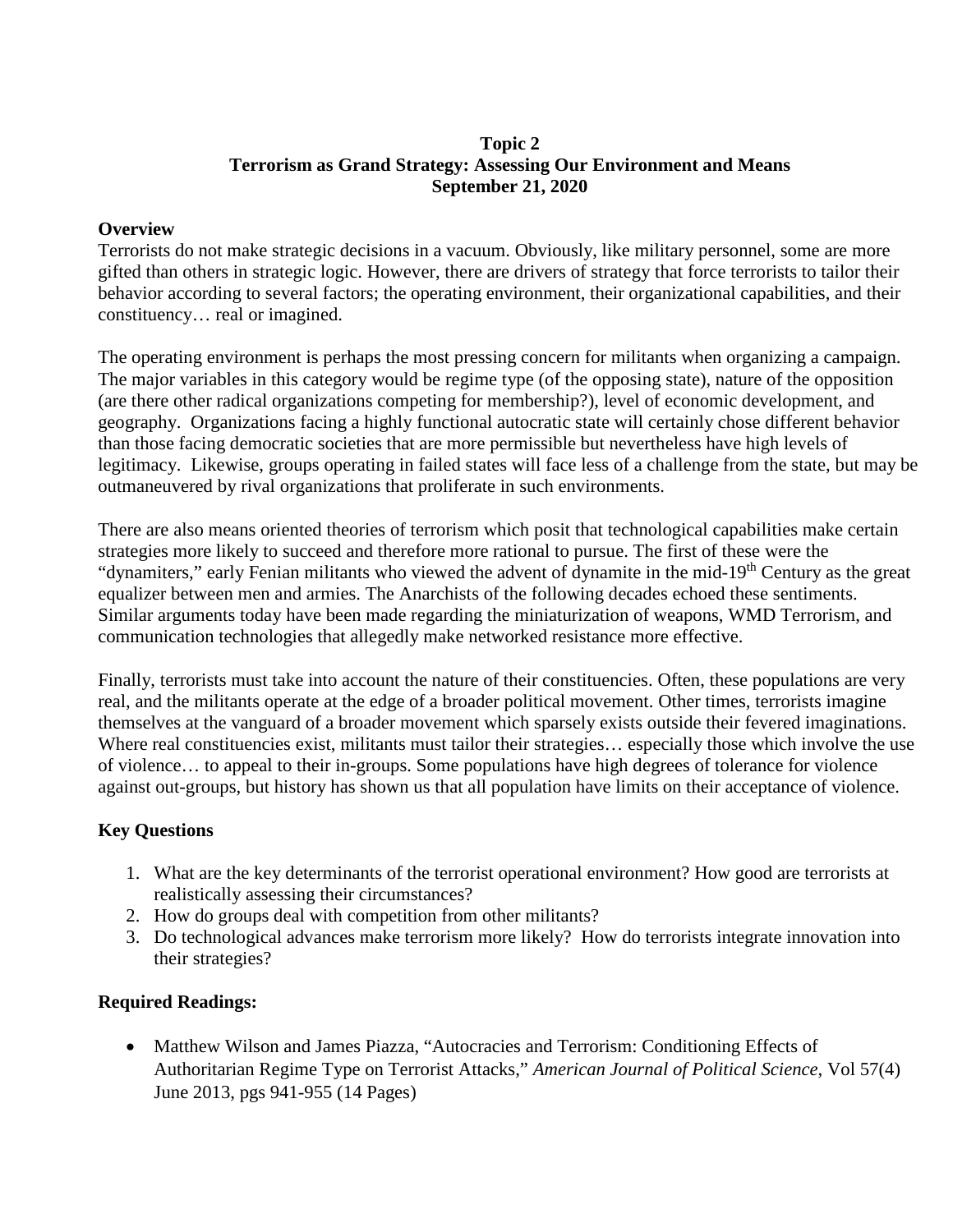- John Most, *The Case for Dynamite* in Voices of Terror pgs. 340-343.
- Ted R. Gurr, "Why Men Rebel Redux: How Valid are its Arguments 40 Years On?" Available online at [http://www.e-ir.info/2011/11/17/why-men-rebel-redux-how-valid-are-its-arguments-40-years-on/.](http://www.e-ir.info/2011/11/17/why-men-rebel-redux-how-valid-are-its-arguments-40-years-on/) November 2011.
- Thomas Homer-Dixon, "The Rise of Complex Terrorism" *Foreign Policy*, Available online at [http://www.homerdixon.com/2002/01/01/the-rise-of-complex-terrorism/.](http://www.homerdixon.com/2002/01/01/the-rise-of-complex-terrorism/) January 2002.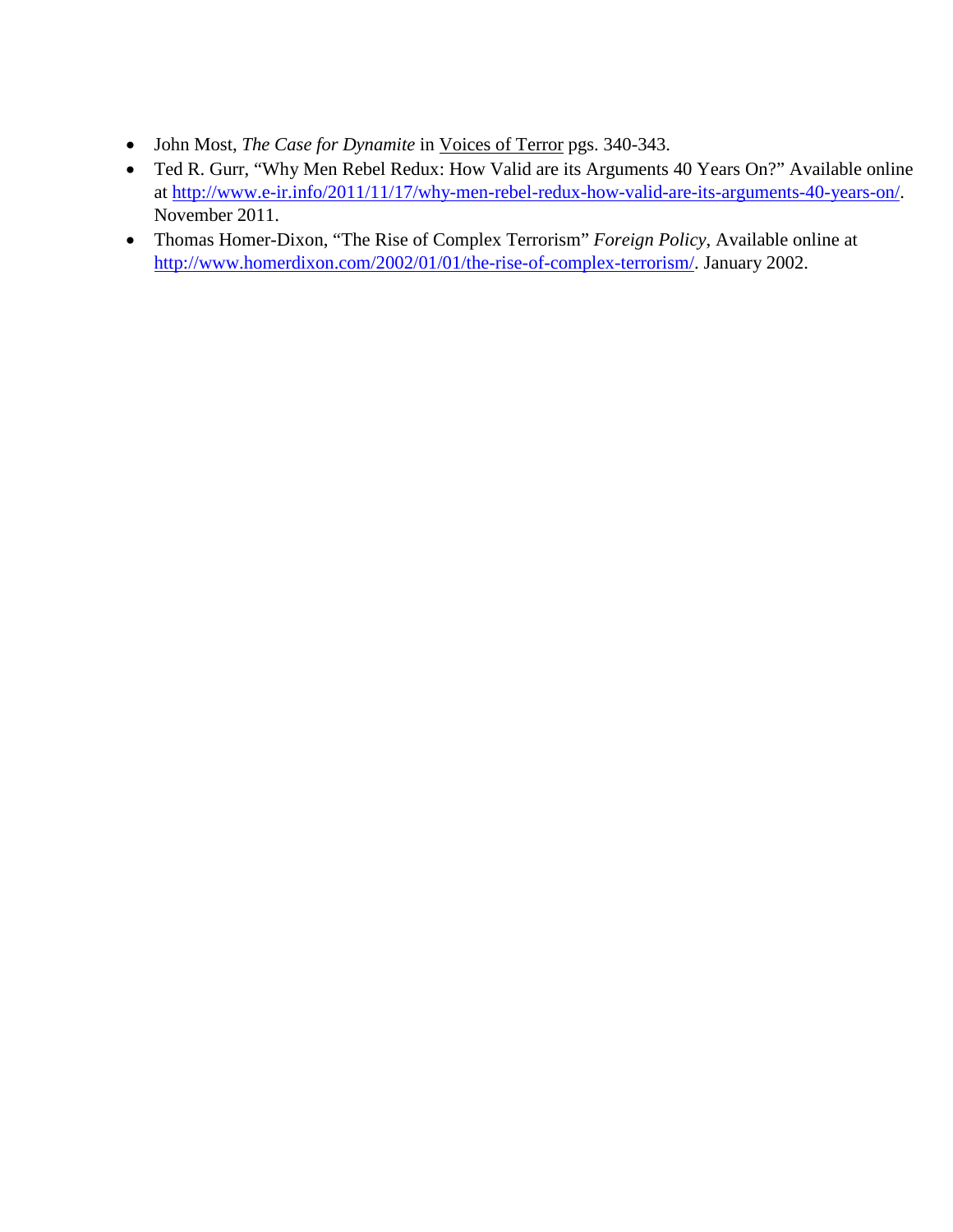# **Topic 3 Terrorism as Grand Strategy: Developing our Strategy September 28, 2020**

### **Overview**

The purpose of this section is to introduce students to the two major strategic schools of thought in violent non-state politics; Che's *Focoism*, and Mao's *Protracted War Strategy*. These two schools are very broad in conception and application, and most terrorist organizations (whether they are aware of it or not) adhere to one or the other school. Each strategy is geared toward particular operating environments and carries with it strengths and weaknesses which in turn impact both terrorist behavior as well as prospects for success.

Focoism received its name and fullest articulation from Che Guevara following his experiences during the Cuban Revolution; however, tenets of Focoist strategy have been followed by terrorist organizations for millennia. The basic concept of Focoism is that the revolutionary individual and/or the revolutionary organization can act as the spark (the focus) of revolutionary spirit that would then spread to the broader population without the need to spend years organizing more formal institutions and mobilizing large numbers of radicals. The first inklings of Focoist doctrine can be found in classical writings on tyrannicide which emphasize the ability of a revolutionary hero to effect sweeping political change. These writings were the first to give a moral argument in favor of a tactic we would recognize as terrorism (political murder) as well as delineating conditions where such actions would be permissible (typically where elite "rights" had been eroded by an autocrat). Some 19<sup>th</sup> Century Social Revolutionaries (Republicans, Nihilists, Anarchists, and Marxists) advocated for a strategy referred to as "Propaganda by the Deed" which relied on a "Revolutionary Vanguard" rather than a broad based rebellion to usher in political change. American neo-Confederate Louis Beam developed a similar strategy for the American far right termed "Leaderless Resistance," an idea from which al-Qaeda borrowed heavily when the strategist Abu Musab al-Suri developed his rather unoriginally titled, "Leaderless Jihad."

Students in this class will likely be more familiar with Mao's Protracted War Strategy which is based, if not on a historically accurate depiction of the Chinese Revolution, then at least on the romanticized narrative forwarded by Mao after the fact! Mao's strategy eschews the hope of a spontaneous victory for the more likely reality of a protracted conflict with the state, where proper organizing, institutional and military preparations, and popular mobilization will prove decisive. Terrorism, in the context of Protracted War Strategy, is an intermediary and complimentary strategy in a conflict which will eventually be decided in attritional warfare with the State's forces. Protracted War Strategy was followed to devastating effect against numerous colonial armies by anti-colonial insurgents, and to less effect by still formidable Marxist guerillas in Latin America in the mid to late-20<sup>th</sup> Century. Currently, Protracted War Strategy finds its echo in ISIS' "near enemy" strategy while al-Qaeda's chief strategist advocates a Focoist oriented "far enemy" strategy.

# **Key Questions**

- 1. What are the core concepts underpinning each of these schools of thought?
- 2. What strengths and weaknesses can be derived from each strategy? How might terrorist who have chosen to follow one strategy mitigate weaknesses inherent in that course of action?
- 3. What operational environments are conducive to which strategy? Why?
- 4. Do groups pursue hybrid strategies? If so under what conditions?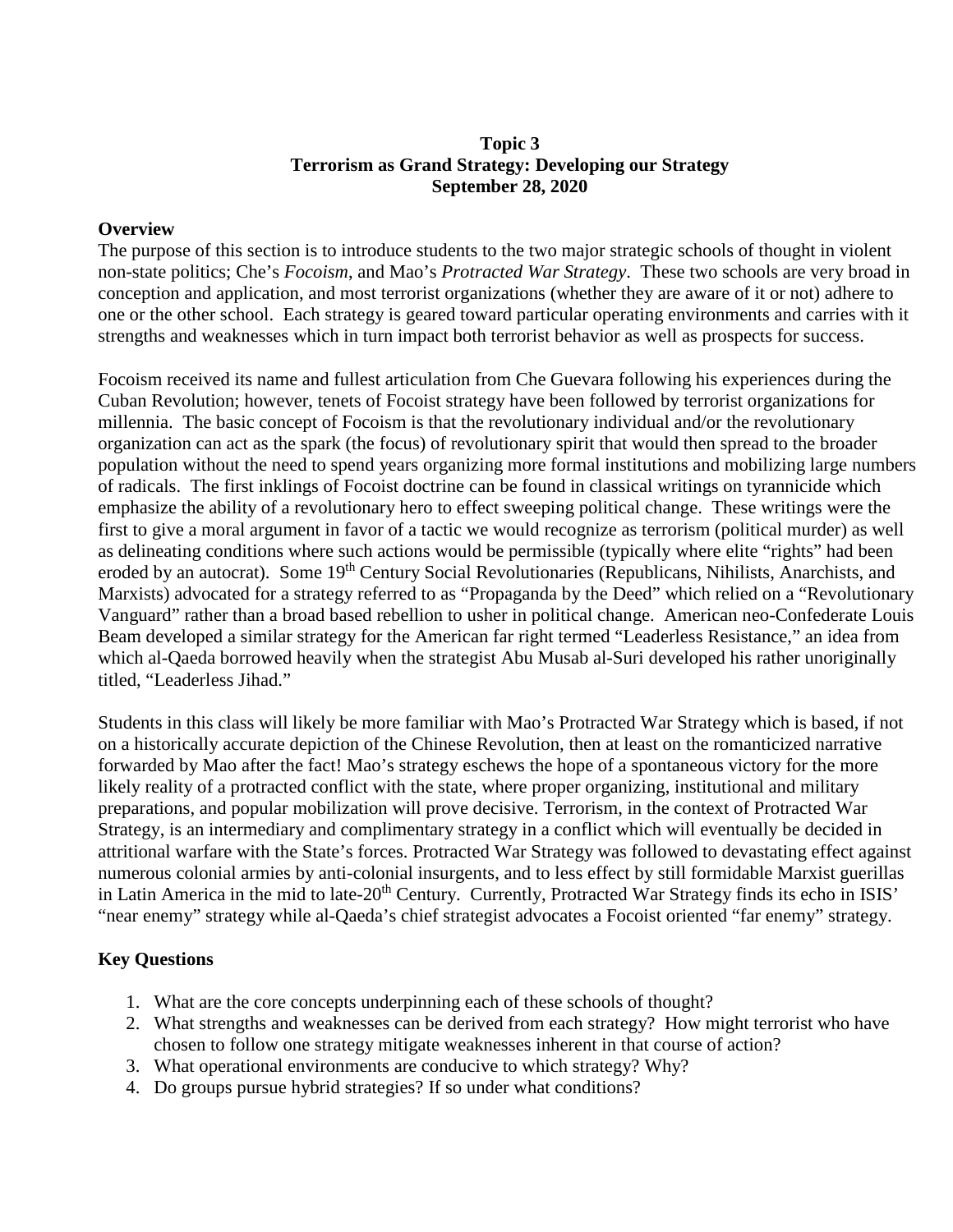# **Required Readings:**

Focosim

- Che Guevara, *Guerilla Warfare: A Method* in Voices of Terror pgs. 360-364 (5 pages)
- Nikolai Morozov, *The Terrorist Struggle* in Voices of Terror pgs. 76-82 (7 pages)
- Regis Debray, *The Guerrilla as the Political Vanguard* in Voices of Terror pgs. 365-369 (5 pages)
- Osama bin Laden, Jihad Against Jews and the Crusaders in Voices of Terror pgs. 410-412 (3 pages)
- Randall Law Terrorism: A History Polity Press, Cambridge, UK, 2011, pgs. 95-120 (26 Pages)
- Brynjar Lia, *Al-Suri's Doctrine for Decentralized Jihadi Training* Part 1 (3 Pages)
- Brynjar Lia, , *Al-Suri's Doctrine for Decentralized Jihadi Training* Part 2 (3 Pages)

Protracted War Strategy

- Mao Tse-Tung, *The Three Stages of the Protracted War* in *Voices of Terror pgs.* 352-356 (5 Pages)
- Lenin, *Revolutionary Adventurism* in Voices of Terror pgs. 196-199 (4 pages)
- Marx and Engels, *Comments on Terrorism* in Voices of Terror pgs. 186-195 (10 pages)
- Leon Trotsky, *The Collapse of Terrorism I-II* in Voices of Terror pgs. 200-206 (7 pages)
- Daniel Byman and Jennifer Williams, *ISIS vs Al-Qaeda: Jihadism's Global Civil War* The National Interest, Feb 24 2015 (5 Pages)

# **For those who want to dig deeper:**

1. Jacob Shapiro, The Terrorist's Dilemma, Princeton University Press, 2013 pgs. 1-17

2. Jeremy Weinstein *Control* in Inside Rebellion: The Politics of Insurgent Violence Cambridge 2007, pgs. 127-159

3. Walter Laqeuer, A History of Terrorism, Transaction Press, 2016, pgs. 19-77.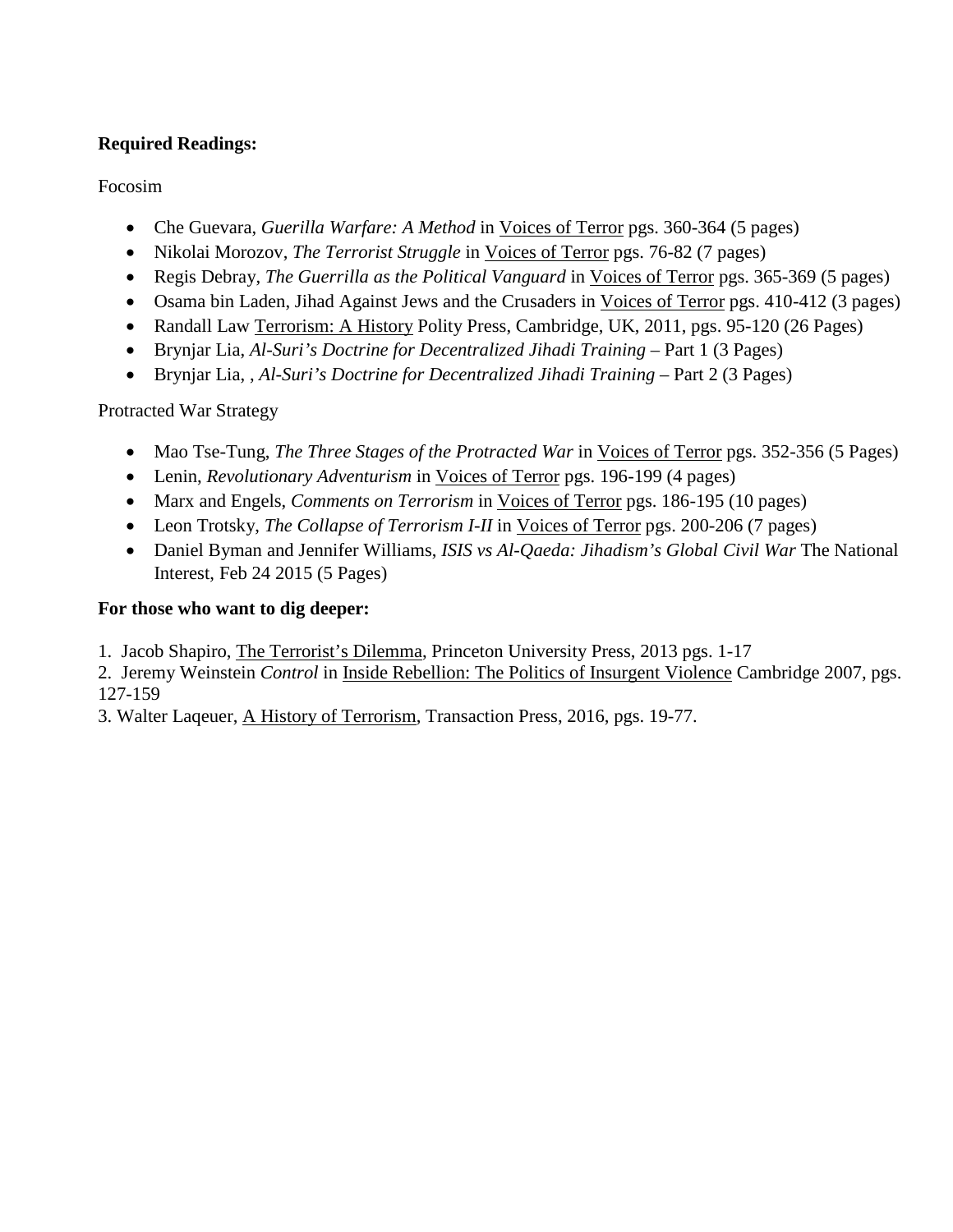# **Topic 4 The Political Instrument: Political Parties and Governance October 5, 2020**

### **Overview**

This week marks the movement away from looking at terrorism as a strategy broadly towards looking at how terrorists manipulate and orchestrate the instruments of power at their disposal. Since Terrorism is by definition *political* violence, we can—to borrow from Clausewitz—view terror as political competition by other means. We will begin therefore with the political machinations of terrorists groups, and how—at least when done correctly—these instruments can forward the political goals of terrorists, with or without the use of violence. There are three major ways in which rebels dabble in more "legitimate" forms of political activities: the use of political parties, the provision of government services in areas under direct rebel control, and the use of diplomacy to sway international opinion, conduct bilateral relations with potential donors, and negotiate with opposing states.

Many terrorist organizations operate in tandem with more "acceptable" political parties or organizations. Often this is because the terrorist group itself was once a political party which opted to escalate its political activism to illegal means. Other times organizations divide themselves into political and armed wings. Still other times, radicals merely represent the militant fringe of a broad cultural movement which enjoys political representation. For example, many left wing radicals in Italy enjoyed at least tepid support from far left politicians in the Communist Party, amongst others. These political parties may cooperate directly with the organization or merely offer ideological and legal cover for violent groups.

Rebels which have risen to the level of insurgents, or even combatants in a civil war, often find themselves in control of populations and geographic space, large and small. These militants must make a choice whether or not to provide civil and social services which were formerly provided by the state. This is a key strategic question as governance is incredibly expensive, and doesn't always result in increased violent capabilities. Thus, for groups which do practice governance, there must be other, more intangible, benefits from investing in local administration.

# **Key Questions**

- 1. Do political organizations represent a significant tool in the arsenal of terrorism?
- 2. How do legitimate organizations square themselves with the illegal (violent) behavior of their terrorist allies?
- 3. Why would terrorists invest large resources in governing specific areas? What are the costs? What are the payoffs?
- 4. What is the nature of rebel regimes? How do they organize for governance and to what extent are they successful?

- Leonard Weinbeg, Ami Pedahzur, and Arie Perliger, Political Parties and Terrorist Groups 2<sup>nd</sup> Edition Routledge 2009, pgs. 1-14, 22-34, 105-126 (41 Pages)
- Jeremy Weinstein, *Governance* in Inside Rebellion: The Politics of Insurgent Violence Cambridge University Press, 2007, pgs. 163-197 (34 Pages)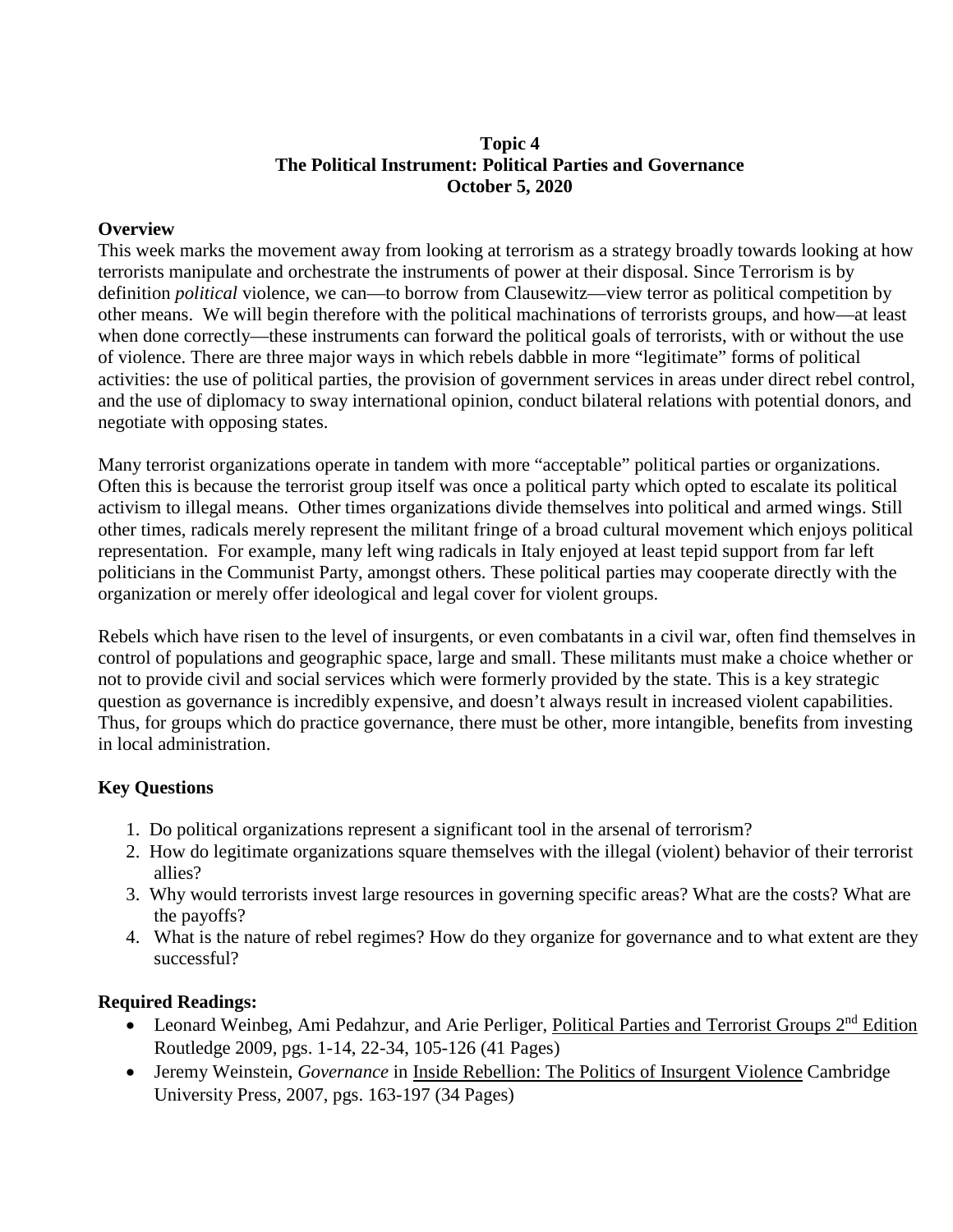# **For Those Who Want to Dig Deeper:**

- Seth Jones, "The Rise of Afghanistan's Insurgency: State Failure and Jihad," *International Security*, Vol 32 (4) Spring, 2008, pgs. 7-40. (33 Pages)
- Leonard Weinberg, "Turning to Terror: The Conditions Under Which Political Parties Turn to Terrorist Activities," *Comparative Politics,* Vol 23 (4) July, 1991, pgs. 423-438. (16 Pages)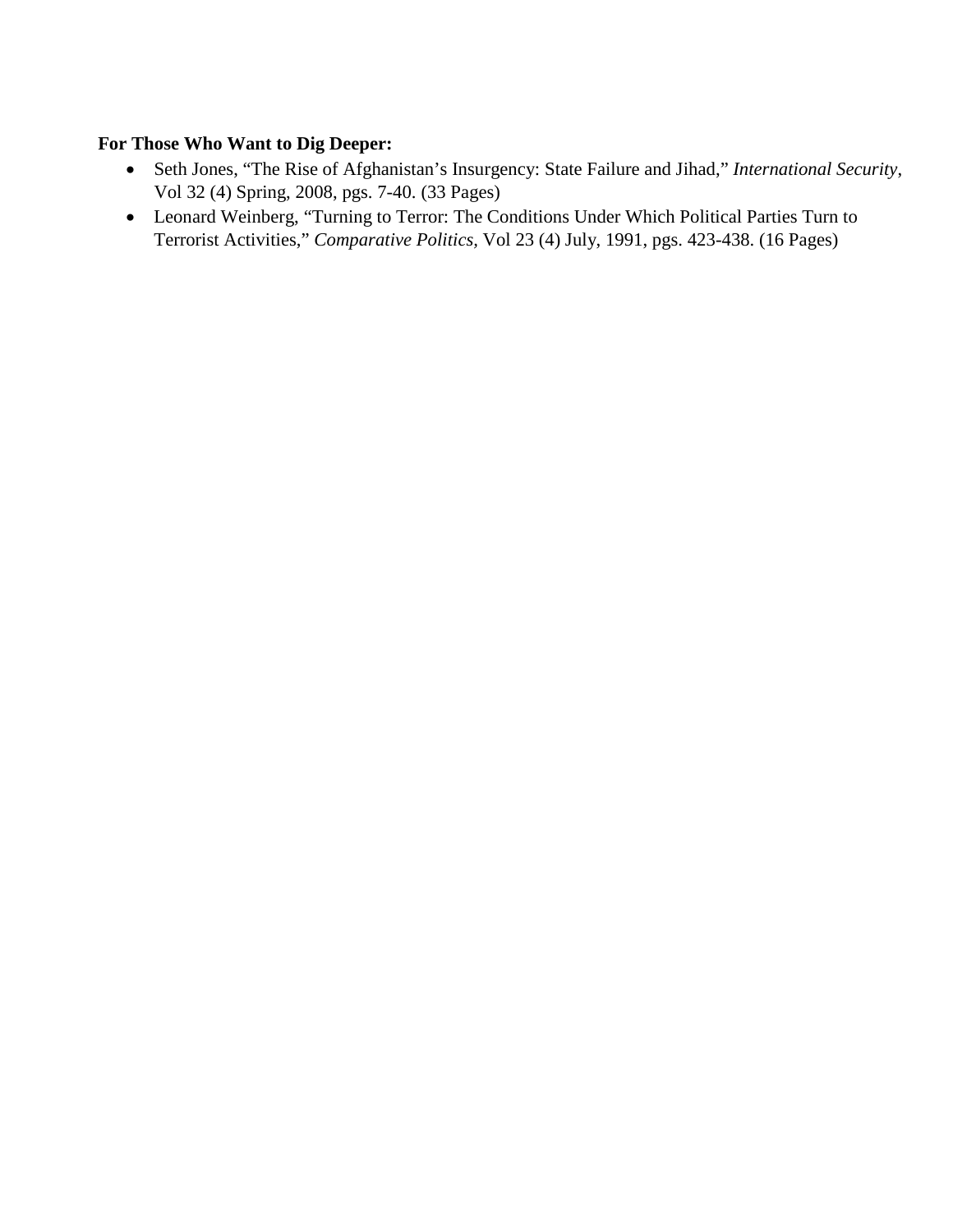### **Topic 5 The Political Instrument: Diplomacy October 19, 2020**

# **Overview**

Militants seldom confine their operations to a single geographic location. Nor do they interact solely with other radicals. Rather many of the more sophisticated groups expend considerable energy liaising with potential state sponsors, attempting to manipulate international organizations, or even negotiating with enemy states. As a result, the ability of a group to utilize the diplomatic instrument adeptly has considerable baring on the overall impact of the group.

The presence or absence of a state sponsor for a rebel group might actually be the key indicator of success for most insurgencies. However, even smaller terrorist networks benefit tremendously from state sponsors. They provide training, materiel, money, political support, and—most importantly—territory that counterterror states can't penetrate. However, state sponsors have their own agendas, and threading the needle between courting state sponsors and becoming a pawn of a foreign state's regional ambitions is a difficult act for even seasoned diplomats.

Manipulating international organizations, whether multilateral bodies or NGO's has proven an effective strategy for numerous groups. Legitimate international bodies can be key ingredients in bringing international pressure to bear on state enemies. The Algerian FLN routinely timed their strikes and violent protests to coincide with annual meetings of the UN Security Council so as to embarrass permanent Security Council member France. Zapatista rebels in Mexico, used international NGO's to prevent the Mexican government from undertaking what would have been a devastating counterinsurgent action, after the former's seizure of San Cristobal in Oaxaca.

Finally, rebels often participate in negotiations with enemy governments. Sometimes this is to consolidate political gains in the form of an advantageous peace treaty. Interacting with state diplomats at once provides an air of legitimacy to international audiences while serving as a propaganda coup amongst domestic constituents. Quite often, militants use it as a supremely effective play for time.

# **Key Questions**

- 1. How can international governmental organizations and NGOs be leveraged by violent groups?
- 2. What are the likely points of contact between rebels and their state sponsors? How does this impact the nature of the interactions between militants and sponsors?
- 3. How effective is terrorism as a tool of diplomacy? Does violence actually sway international behavior?
- 4. When and why do terrorists negotiate? What leverage do they require to be able to bend the negotiations to their ends?

# **Required Readings:**

• Reyko Huang, "Rebel Diplomacy in Civil War," *International Security* Vol 40 (4), Spring 2016, pgs. 89-126. (39 Pages)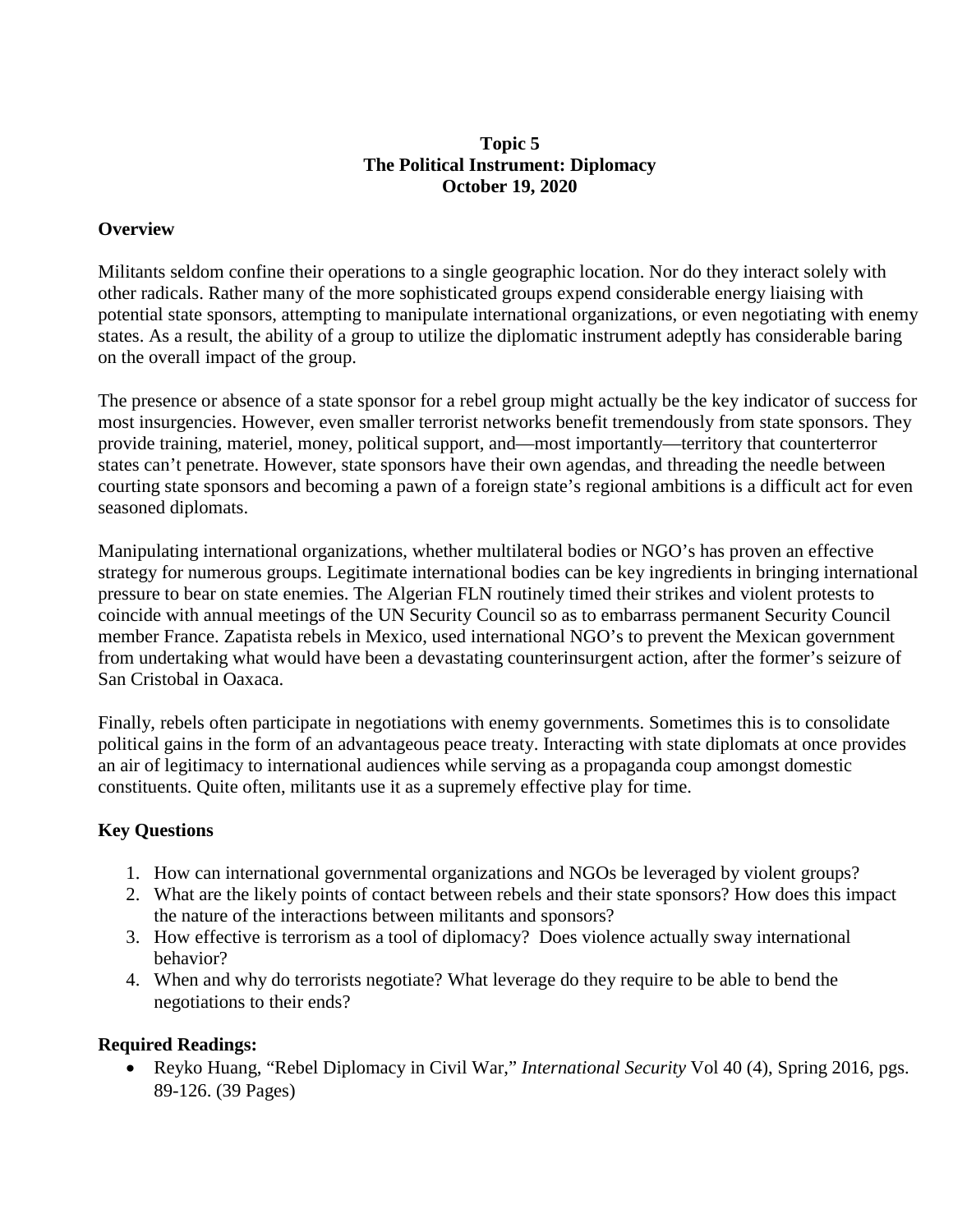• Lisa Morje Howard and Alexandra Stark, "How Civil Wars End: The International System, Norms, and the Role of External Actors" *International Security* Vol 42 (3) Winter 2017/2018, pgs. 127-171. (45 Pages)

# **For Those Who Want to Dig Deeper:**

• David Ronfeldt and John Arquilla, "Emergence and Influence of the Zapatista Social Netwar" in Ronfeldt and Arquilla (eds.) Networks and Netwars: the Future of Terror, Crime, and Militancy RAND, Santa Monica, CA, 2001, pgs. 171-195. (25 pages)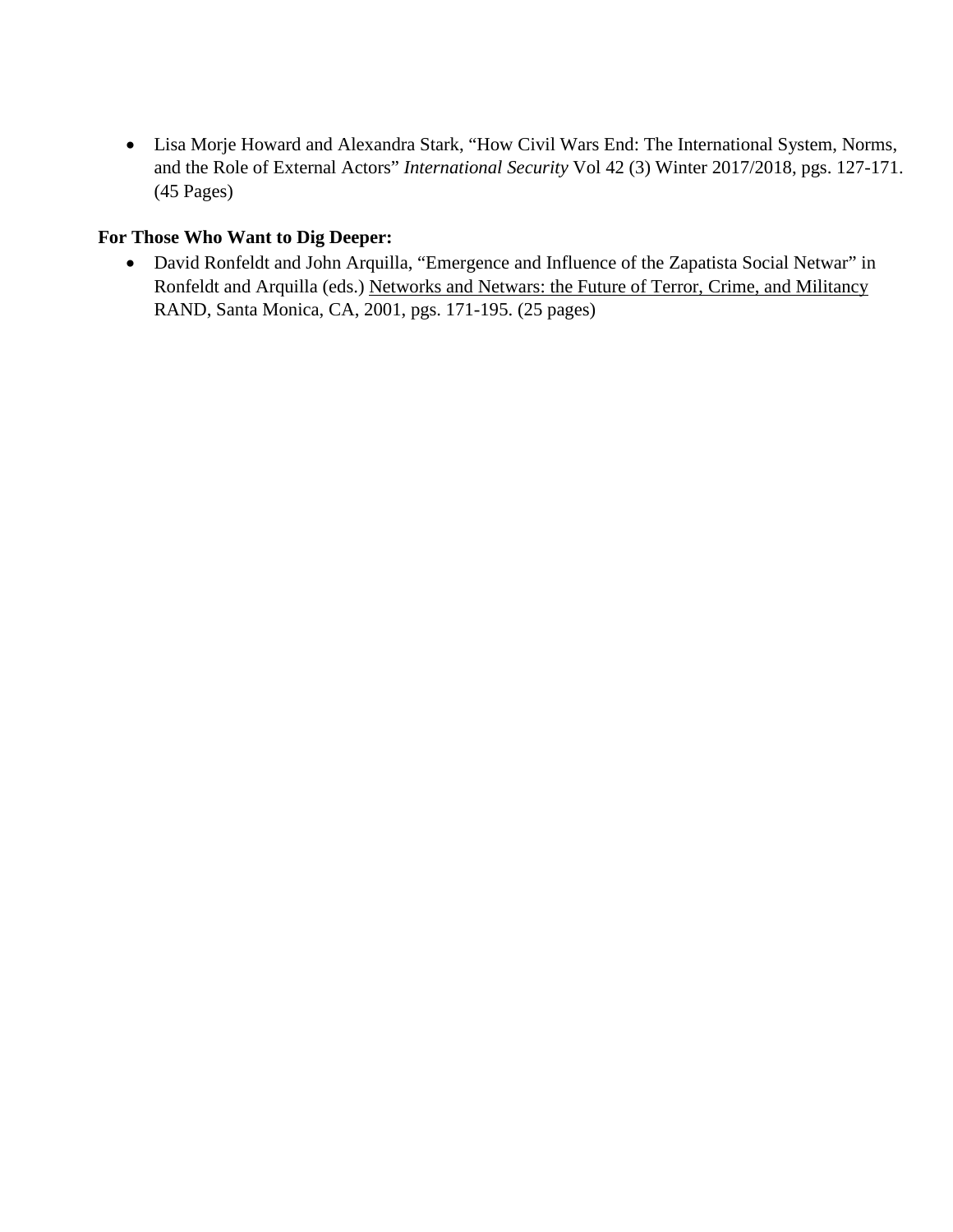# **Topic 6 The Information Instrument: Messaging October 26, 2020**

### **Overview**

A significant component of terrorism's definition is that the intended audience of violence is ALWAYS wider than the literal victims. Thus terrorism is by definition a psychological strategy... a form of information warfare.

Terrorists compensate for their lack of coercive force by using violence as a form of communication, a messaging system intended to simultaneously address multiple audiences; victims, those who identify with the victim, potential constituencies, members of the state elite, etc. The message can be one of empowerment or disempowerment, depending on the audience and how astute the organization is at messaging in conjunction with violence.

One of the ironies of terrorism is that despite the inordinate sums states spend on their intelligence services, terrorists often hold the advantage in the information instrument. Spies and infiltration have been the bane of terrorist groups from Russian penetration of Anarchist cells in the 1870s to British use of informers during the Irish Troubles, to the FBI's penetration of the Klan in the 1960s, 70s, and 80s. Thus, terrorists spend considerable energy to elude detection by the state, often with considerable success.

# **Key Questions**

- 1. What are the intended audiences for terrorism, and how do illegal groups address each?
- 2. What methods of communication, other than violence, do terrorists make use of?
- 3. How critical is counter-intelligence to terrorist operations?

# **Required Readings:**

- Pyotr Kropotkin, *The Spirit of Revolt,* in Voices of Terror pgs. 94-99 (6 Pages)
- Alex Schmid, *Terrorism as Psychological Warfare* Democracy and Security, Vol 1, 2005, pgs 137- 146 (10 Pages)
- Bridgette Nacos, "Media and Terrorism in the 21<sup>st</sup> Century" in Bridgette Nacos, Mass Mediated Terrorism: Mainstream and Digital Media in Terrorism and Counterterrorism, Rowan and Littlefield, New York, NY, 2016, pgs. 1-24. (25 Pages)
- Bridgette Nacos, "The Communication Calculus of Terrorism" in Bridgette Nacos, Mass Mediated Terrorism: Mainstream and Digital Media in Terrorism and Counterterrorism, Rowan and Littlefield, New York, NY, 2016, pgs. 27-46. (20 Pages)

# **For Those Who Want to Dig Deeper:**

1. Mary Beth Altier, Emma Leonard Boyle, Neil Shortland, and John Horgan, "Why They Leave: An Analysis of Terrorist Disengagement from Eighty Seven Autobiographical Accounts" *Security Studies*  Vol 26 (2) 2017, pgs. 305-332. (29 Pages)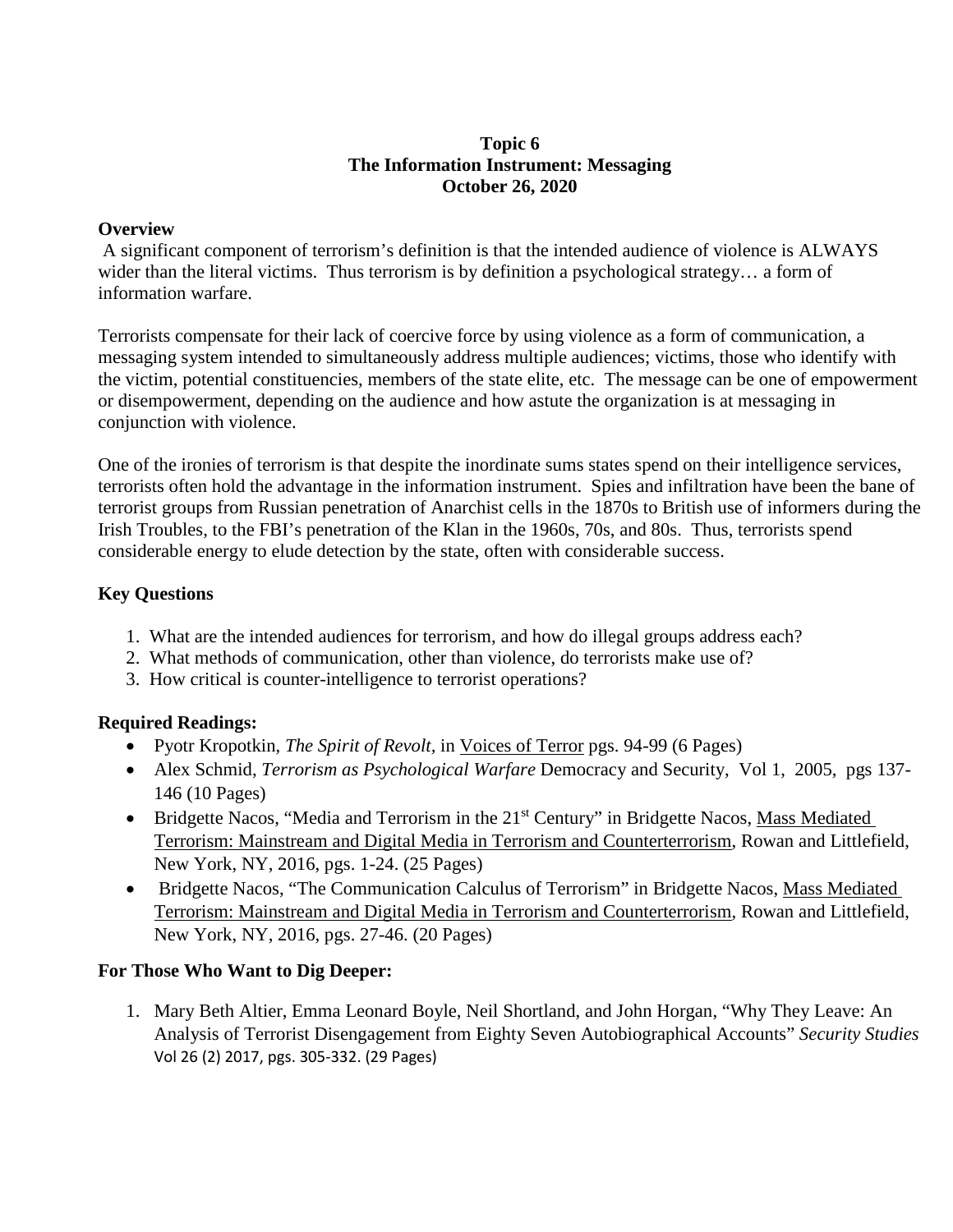# **Topic 7 The Information Instrument: Intelligence and Counterintelligence November 02, 2020**

# **Overview**

Terrorists operate in hostile environments. Even sophisticated groups rarely exceed their opposing states in power and resources. Thus, terrorist operations must well planned and executed while guarding against disruption by the state and rival organizations. In short, rebels absolutely require robust intelligence and counter-intelligence capabilities if they are to survive. In day to day operations, this takes one of two forms… proactive intelligence collection—usually in target acquisition and surveillance—and defensive counterintelligence.

Terrorism is the most high-risk form of asymmetrical warfare. If the group were not at risk of annihilation on a daily basis, it would engage the state in more sophisticated forms of violence. A consequence is that violent activities must be well planned to have the maximum impact, highest likelihood of success, and lowest costs on an organization's resources. Careful target selection and in depth research on our adversaries is of paramount importance.

Among the greatest threats faced by terrorist groups is penetration by rival intelligence services, whether they're from the state or another group competing for the same base of support. Thus, whether you're the post-Civil War IRA, the third generation of the Klan, or Islamic State, robust counterintelligence is paramount to long term survival. In particular we need CI to pursue two goals; denial operations to hide our infrastructure from our enemies, and weeding out informers in our ranks.

# **Key Questions:**

- 1. What are the key uses to which terrorists put their intelligence assets?
- 2. Is there an asymmetry in operational intelligence between militants and the State?
- 3. What are the risks run by militants when conducting counter-intelligence operations?

- Blake Mobley, *Chapters 1 and 7* Terrorism and Counterintelligence: How Terrorist Groups Elude Detection Columbia University Press 2012 pgs. 1-19 and 239-259 (39 Pages)
- Antoine Henri de Jomini, *National Wars* in <u>Voices of Terror</u> pgs. 238-242 (5 Pages)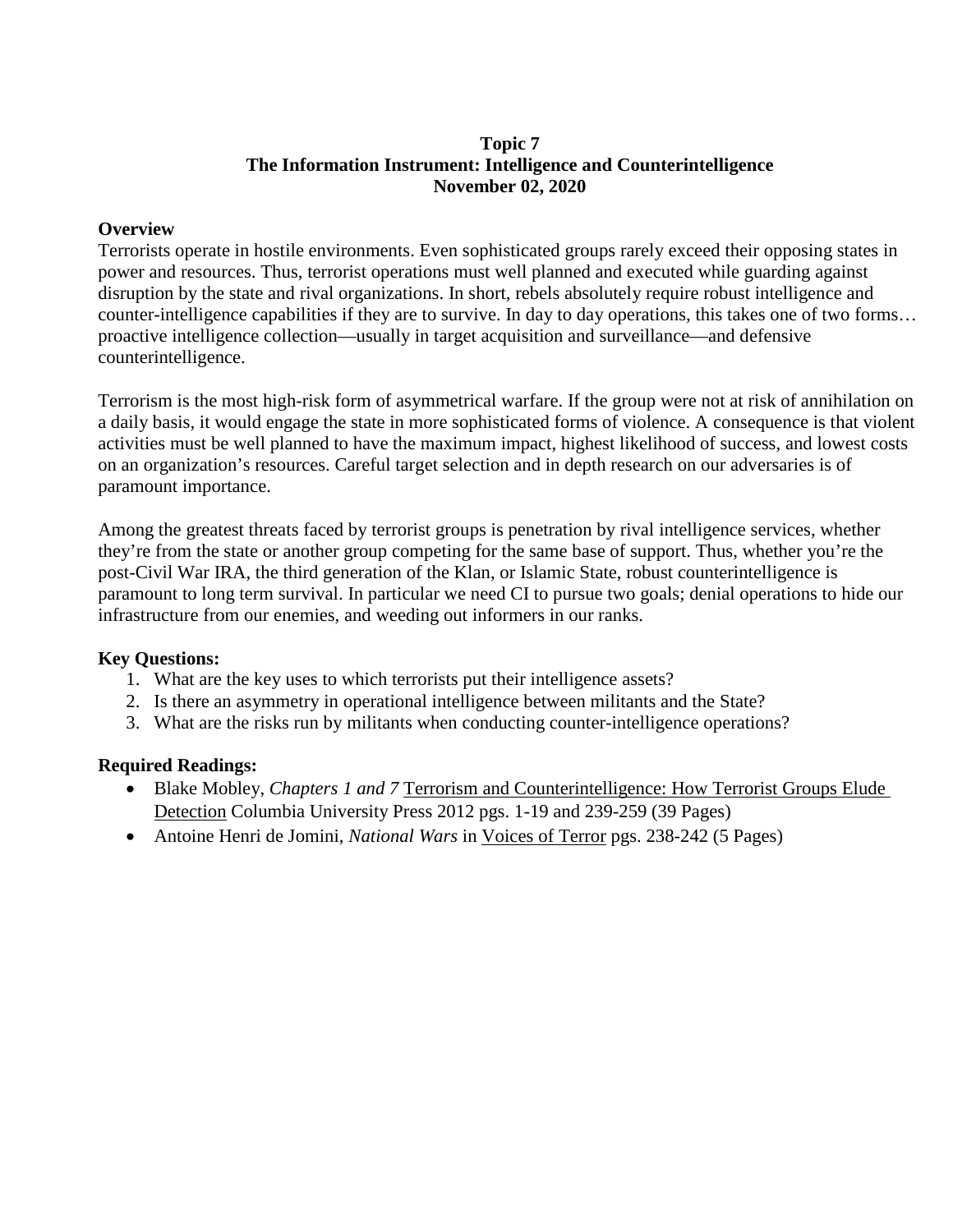### **Topic 8 The Military Instrument: Violence and its Uses November 09, 2020**

#### **Overview**

Conceptually, it is impossible to disaggregate the military instrument from other tactics as it is through violence that terrorist groups achieve other goals such as diplomacy, communication, recruitment, and as we shall learn in the next section, the imposition of economic sanctions. Nevertheless, there are certainly aspects of the military instrument that can be broken out and studied *sui generis*; the impact of "Grand Strategy" on military capacity and behavior, the centrality of violence to recruitment, and the effectiveness of terrorist violence in attritional warfare.

As one might expect, how a radical group organizes itself has tremendous impact on its capacity to wield all instruments of power. This has at least two implications for the use of force. Firstly, it impacts the nature, quality, and precision of the violence of which an organization is capable. Secondly, the extent to which organizations can make use of other instruments impacts the centrality of force in the over-all campaign.

Terrorist groups by definition are violent organizations, otherwise we would merely think of them as extremist political parties or groups. Thus, terrorists make a conscious decision to market themselves as violent organizations to would-be members in market places that are often dominated by non-violent alternatives. Terrorist groups use the military instrument not just to sanction enemies, but also to signal to constituencies their commitment to the cause. This creates incentives for escalation when two or more radical groups attempt to "outbid" one another for support or when organizational schisms result in more militant factions break away from the main group.

The emphasis of terrorism as an instrument of psychological warfare detracts from the fact that especially astute terrorist violence can erode the capacity of the state in a literal sense. This can be a direct result of violence, such as the Pakistani Taliban's destruction of P3C airframes at Mehran Naval Station, but more often it is an indirect result of violence which makes governance in certain areas untenable. It has been widely noted that this was a central rationale for al-Qaeda in Iraq's anti-Shia violence in 2004-2005, and ISIS' similar campaign from 2014-2017. For developing nations, this strategy can be incredibly effective at eroding state capacity, and therefore military power. The side effect, however, is that the organization then owns the space "liberated" from government control. Groups that lack advanced D, I, and E instruments will find it difficult to fill the void left by the absence of government services and will be blamed for the loss of quality of life.

# **Key Questions**

- 1. How central is violence to other instruments of power?
- 2. How do terrorist groups organize for violence?
- 3. What is the impact of organizational strategy on military capacity and behavior?
- 4. What are the downsides, from the terrorists perspective, of an over reliance on the military instrument? Can strategic/selective targeting help ameliorate some these potential negatives?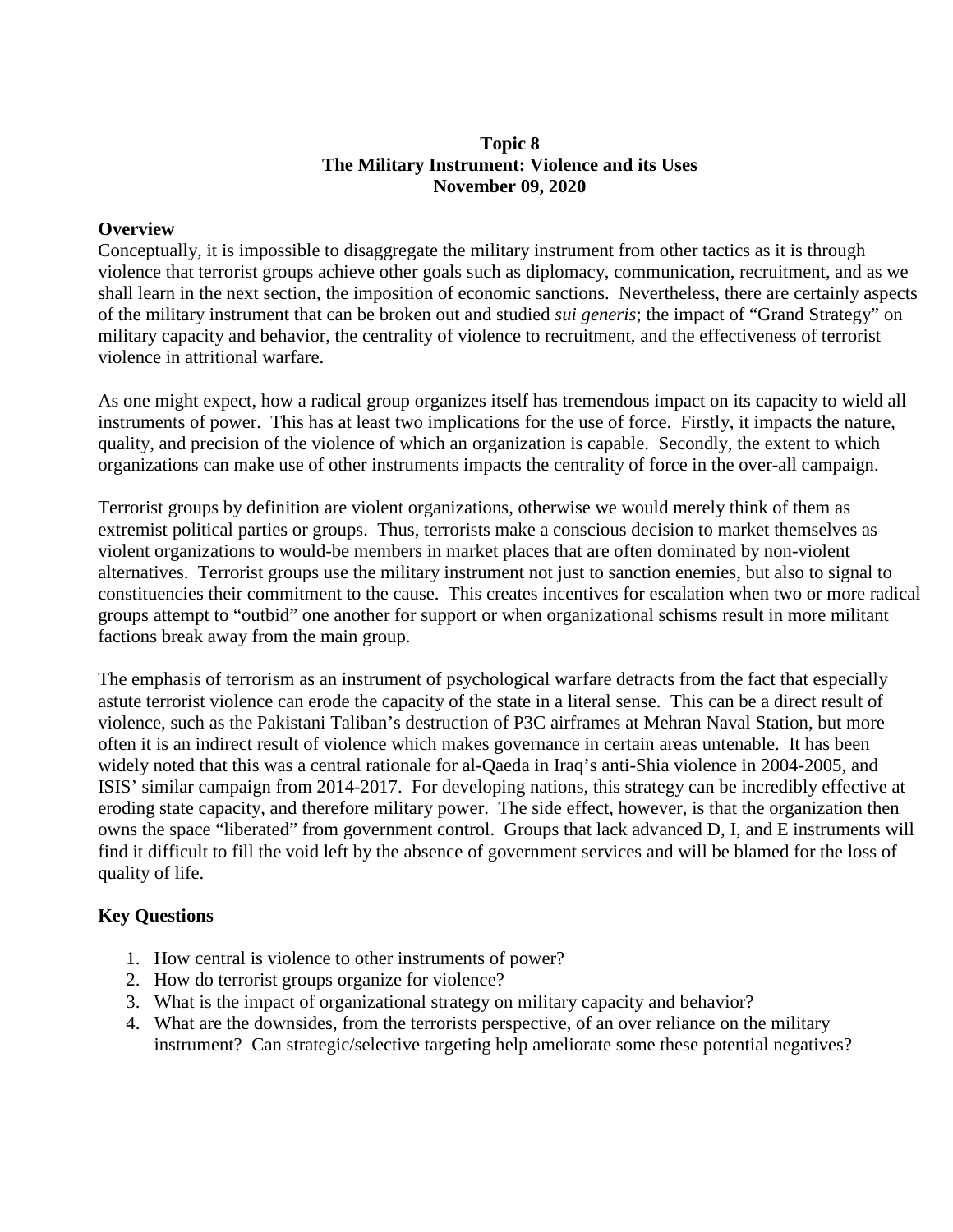# **Required Readings:**

- John of Salisbury, *On Slaying Public Tyrannts*, in Voices of Terror pgs. 22-26 (5 Pages)
- Karl Heinzen, *Murder,* in Voices of Terror pgs 57-67 (10 Pages)
- Jeremy Weinstein, *Violence,* in Inside Rebellion: The Politics of Insurgent Violence Cambridge 2007, pgs. 198-259. (62 pages)

# **For those who want to dig deeper:**

1. Peter Nuemann and MLR Smith, *The Escalation Trap* in The Strategy of Terrorism: How it Works and Why it Fails Routledge 2008, pgs 76-93. (18 Pages)

2. Walter Enders and Todd Sandler, "Hostage-Taking" in The Political Economy of Terrorism Cambridge Univ Press 2006 pgs. 160-187 (27 Pages)

3. Robert A. Pape, *The Strategic Logic of Suicide Terrorism* American Political Science Review Vol 97(3) August 2003 pgs. 343-361 (19 Pages)

4. Terrence McCoy, *ISIS and the Success of Horrifying Violence* Washington Post June 13, 2014 (3 Pages)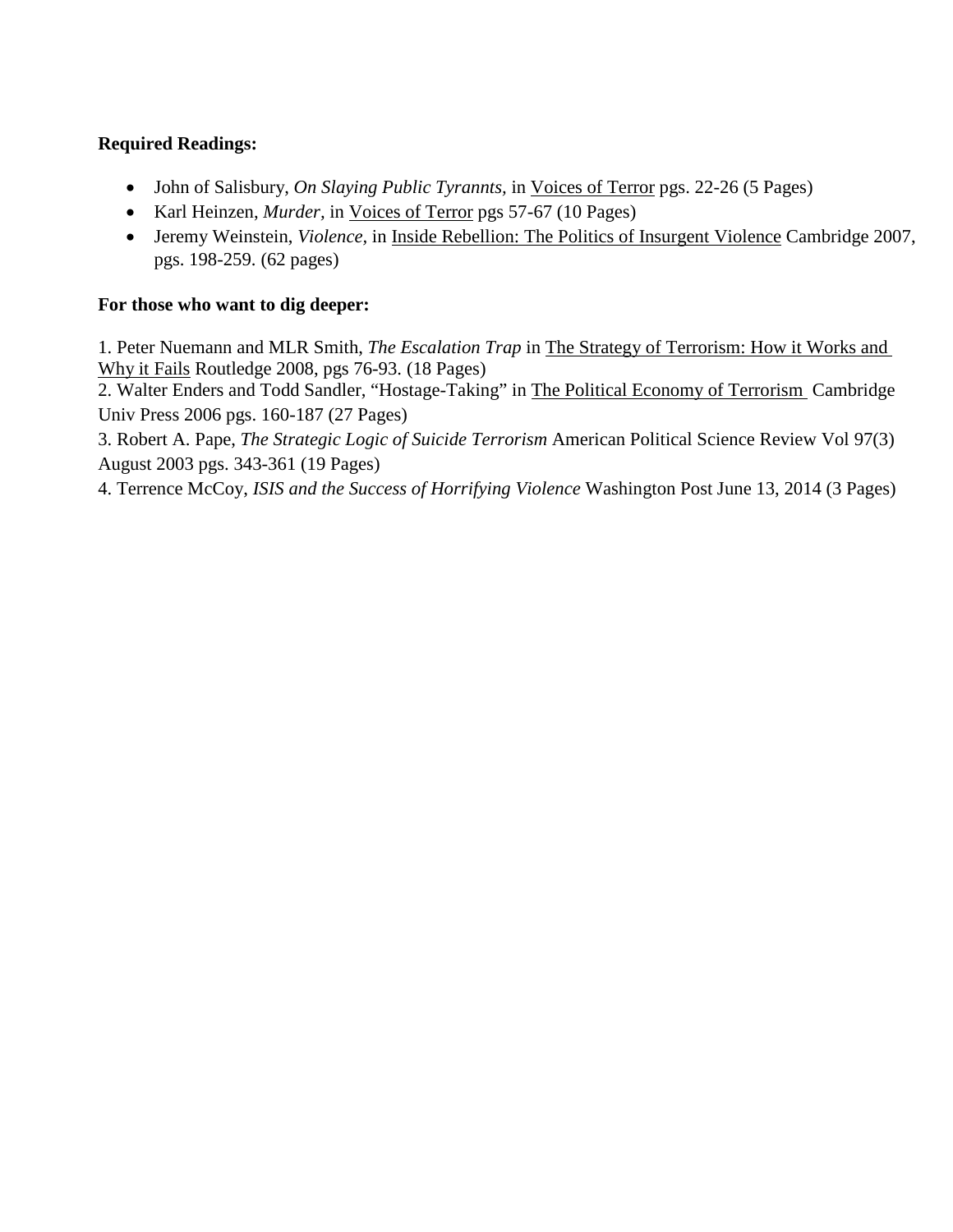# **Topic 9 The Military Instrument: Developing Violent Means November 16, 2020**

**Overview:** Once a choice to engage in strategic violence has been made three major hurdles to successful implementation remain. Firstly, organizations must develop the technical and tactical expertise to employ violence. Secondly, would-be terrorists must obtain the requisite materiel to launch their campaign. Finally, terrorists—if they want to be successful—must develop institutional mechanisms to control violence by subordinates.

Developing the expertise to use violence is an often overlooked aspect of rebellion. Nevertheless, it is crucial to organizational success, especially at the beginning of a violent campaign when the organization is weak and prone to challenges from both state and non-state enemies. The key reason behind ISIS' early success in Syria was that the battle hardened jihadists and their allies from the Ba'athist military had almost a decade of insurgent experience under their belts. The nascent Free Syrian Army, on the other hand, was populated mostly by academics and other professionals. Gaining recruits with military experience is always the easiest way to leapfrog rivals in terms of capabilities. Institutionalizing that knowledge in a reproducible fashion by developing training regimen is the next step.

The operating environments of would-be revolutionaries varies tremendously from one country to the next. One of the most immediate impacts on a terrorist group, is access to weapons. In some conflict zones, weapons are awash and easily obtainable in open markets. In others, such as the US, they can be easily obtained provided one doesn't raise the retailer's suspicions. In more austere environments, such as autocracies like China or Western countries where sophisticated weapons are illegal, terrorists will improvise with whatever avails itself: knives, heavy trucks, even axes and hatchets.

Finally, violence must be bent towards strategic goals. A seminal rule of rebellion that has been hard for militants to learn is that violence can be extraordinarily counterproductive. This is made all the more perilous for terrorists as their organizational designs create incentives for violence in the tactical cells while strategic cells often lack the ability to exercise day to day control. Of utmost importance is to limit violence against ingroup populations. Attacking outsiders (religious apostates, foreigners, rival ethnic groups) is easy to explain to constituencies, but using violence to oust opponents from within your own population must be messaged prolifically. In all cases, violence must be messaged as defensive, with blame for initiation being projected on the victim. What no terrorist group EVER wants, is to be blamed for violence. Rather, violence must always be in defense of the ingroup, however defined.

# **Key Questions**

- 1. How do militants tap into local materiel procurement networks? When such networks are not readily available, how do terrorists innovate?
- 2. How do terrorists learn tactics? What are the pros and cons of different training regimes?
- 3. What role do inter-organizational relationships play in spread technological and tactical know-how across operational spaces?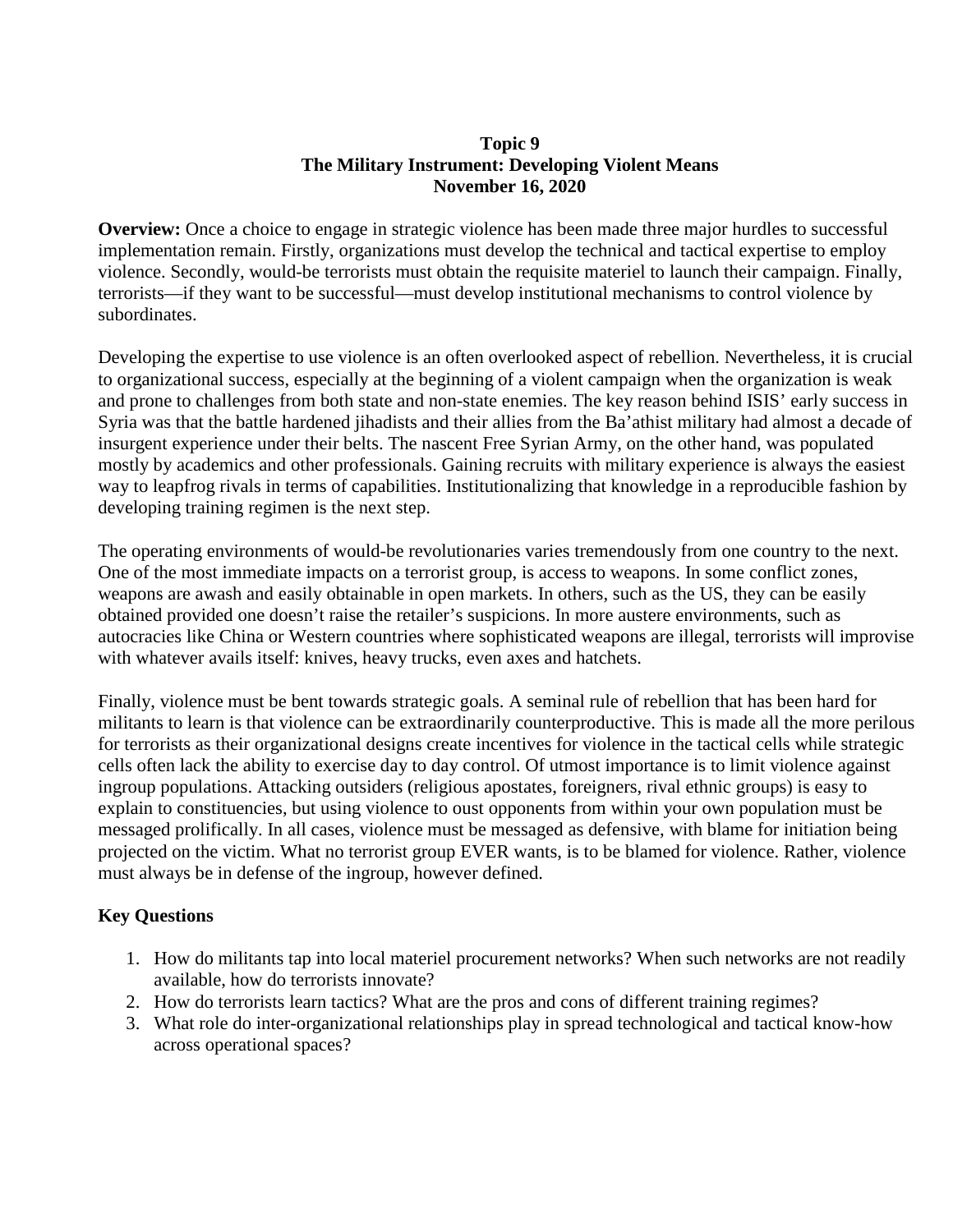# **Required Readings:**

- Barak Barfi, "The Military Doctrine of the Islamic State and the Limits of Ba'athist Influence," *CTC Sentinel* Vol 9(2) February 2016, pgs. 18-23. (6 Pages)
- Anne Stenerson, "The Internet: A Virtual Training Camp?" *Terrorism and Political Violence* Vol 20 (2), 2008, pgs. 215-233. (19 Pages)
- Mia Bloom, "Constructing Expertise: Terrorist Recruitment and "Talent Spotting" in the PIRA, al Qaeda, and ISIS" *Studies in Conflict and Terrorism*, Vol 40 (7), 2017, pgs. 603-623. (21 Pages)
- Ben Hubbard and Eric Schmitt, "Military Skill and Terrorist Technique Fuel Success of ISIS" *New York Times*, available online at [https://www.nytimes.com/2014/08/28/world/middleeast/army-know](https://www.nytimes.com/2014/08/28/world/middleeast/army-know-how-seen-as-factor-in-isis-successes.html)[how-seen-as-factor-in-isis-successes.html](https://www.nytimes.com/2014/08/28/world/middleeast/army-know-how-seen-as-factor-in-isis-successes.html)
- Gary Ackerman and Ryan Pereira, "Jihadists and WMD: A Re-evaluation of the Future Threat" Monograph prepared for the 8<sup>th</sup> Annual CBRNE Conference, Orlando FL, October 2015. (9 Pages)

# **For those who want to dig deeper:**

- 1. Rashmi Singh, "A Preliminary Typology Mapping Pathways of Learning and Innovation by Modern Jihadist Groups," *Studies in Conflict and Terrorism* Vol 40 (7) 2017, pgs. 624-644 (21 Pages)
- 2. Robert Pape, "The Strategic Logic of Suicide Terrorism" *American Political Science Review* Vol 97 (3), August 2003, pgs. 343-361. (18 Pages)
- 3. Gavin Cameron, "Multi-Track Microproliferation: Lessons from Aum Shinrikyo and Al-Qaeda" *Studies in Conflict and Terrorism* Vol 22, 1999, pgs. 277-309. (33 Pages)
- 4. Assaf Moghadam, "How Al-Qaeda Innovates" *Security Studies* Vol 22, 2013, pgs. 466-497. (32 Pages)
- 5. Francesco Trebbi *et al*, "Insurgent Learning" *National Bureau of Economic Research*, June 2017. (58 Pages)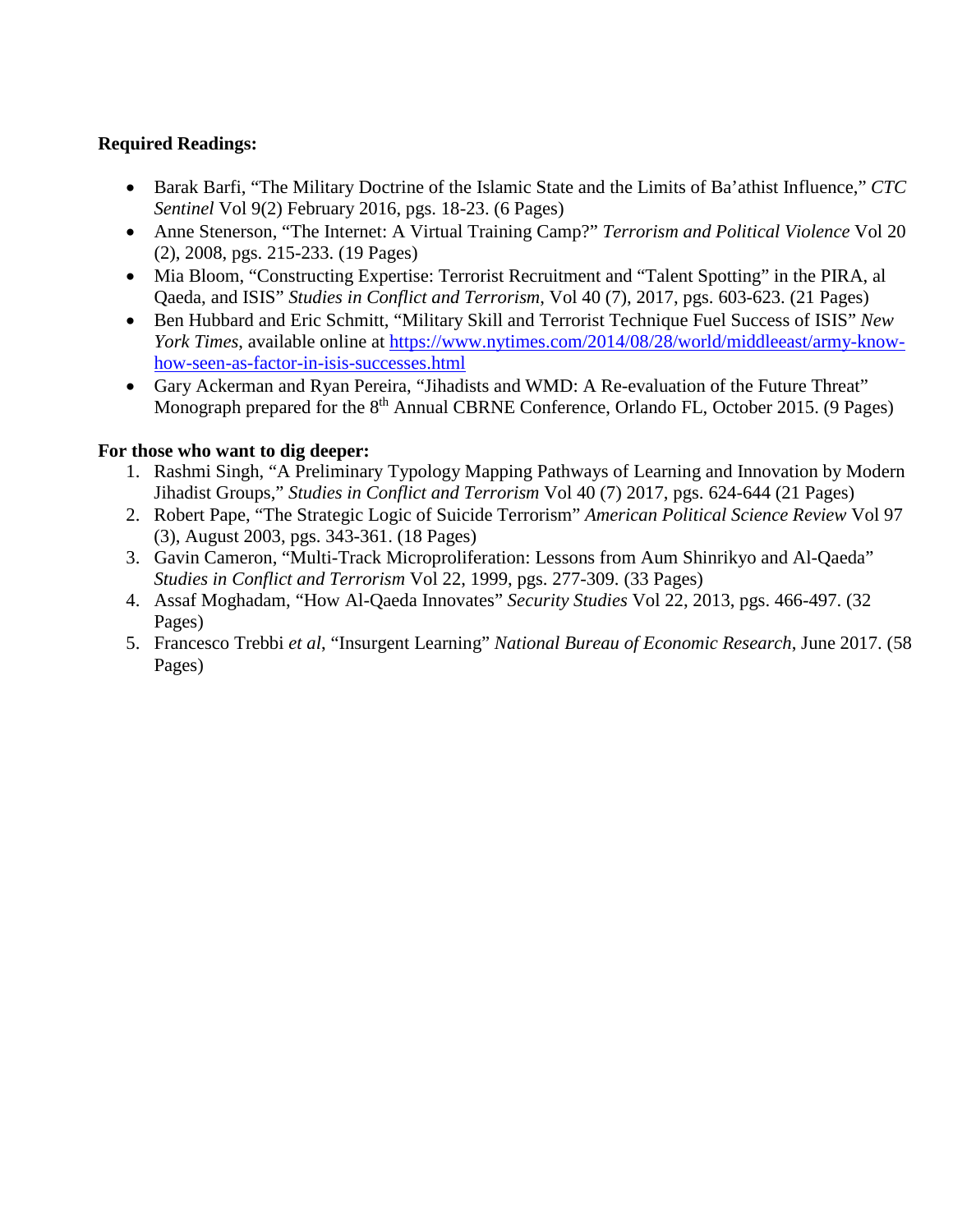# **Topic 10 The Economic Instrument: Making Money! November 23, 2020**

**Overview:** When looking at the instruments of power as it pertains to states, the economic instrument is the only one that is at once a source of strength, as well as a tool of government power. The same is true for terrorist organizations; economic activity is both a source of organizational power as well as a weapon terrorists can wield to sanction governments if they refuse militant demands.

Illegal groups need funding in order to perpetuate their strategy. They must pay salaries, attract recruits, and buy materiel, food, housing, transport, and weapons. More advanced organizations require funding to run civil service wings that can involve welfare distribution, public housing, medical facilities, and sanitation. Further, making money is only part of the equation. Once earnings are produced they must be moved from the source to the operational component in need. Even local groups must do this, as evidenced from the ubiquitous accounting documents found in al-Qaeda in Iraq safe-houses throughout Anbar in the late 2000's.

The method of revenue creation often results from pure opportunity, however more sophisticated groups create strategies to extract resources from local populations, organized crime, foreign states, etc. As it turns out, the nature of our money making enterprises can have outsized impact on the nature and capabilities of our organization. And not simply due to the amounts earned. Taxation strategies have pros and cons, as does involvement in narco-trafficking. Attracting state sponsors is excellent from a monetary perspective, but comes with strings attached, etc. In addition, the way the group moves money from one part of the organization to another creates massive effects on the management structure. Groups with central committees that disburse money to constituent cells—often because a state is supplying the leadership with capital—tend to have tight command and control. Groups that require autonomous cells to kick money back to the central org, on the other hand, tend to suffer from negative incentive structures.

Finally, groups that move money across borders are at risk of anti-money laundering policies. Nevertheless, if you are perpetrating a far enemy strategy, you must prepare to move money through sophisticated financial institutions.

# **Key Questions**

- 1. What are the core requirements for a functioning terrorist organization and what do those requirements cost?
- 2. How diversified are terrorist finances?
- 3. How do terrorists move money from one location to another?

- Patrick Johnson *et al*, *Chapter 3*, Foundations of the Islamic State: Management, Money, and Terror in Iraq, 2005-2010, RAND, Santa Monica, CA, 2016, pgs. 49-66. (17 Pages)
- Victor Asal *et al*, "When Terrorists Go Bad: Analyzing Terrorist Organization's Involvement in Drug Smuggling" *International Studies Quarterly* Vol 59, 2015, pgs. 112-123. (13 Pages)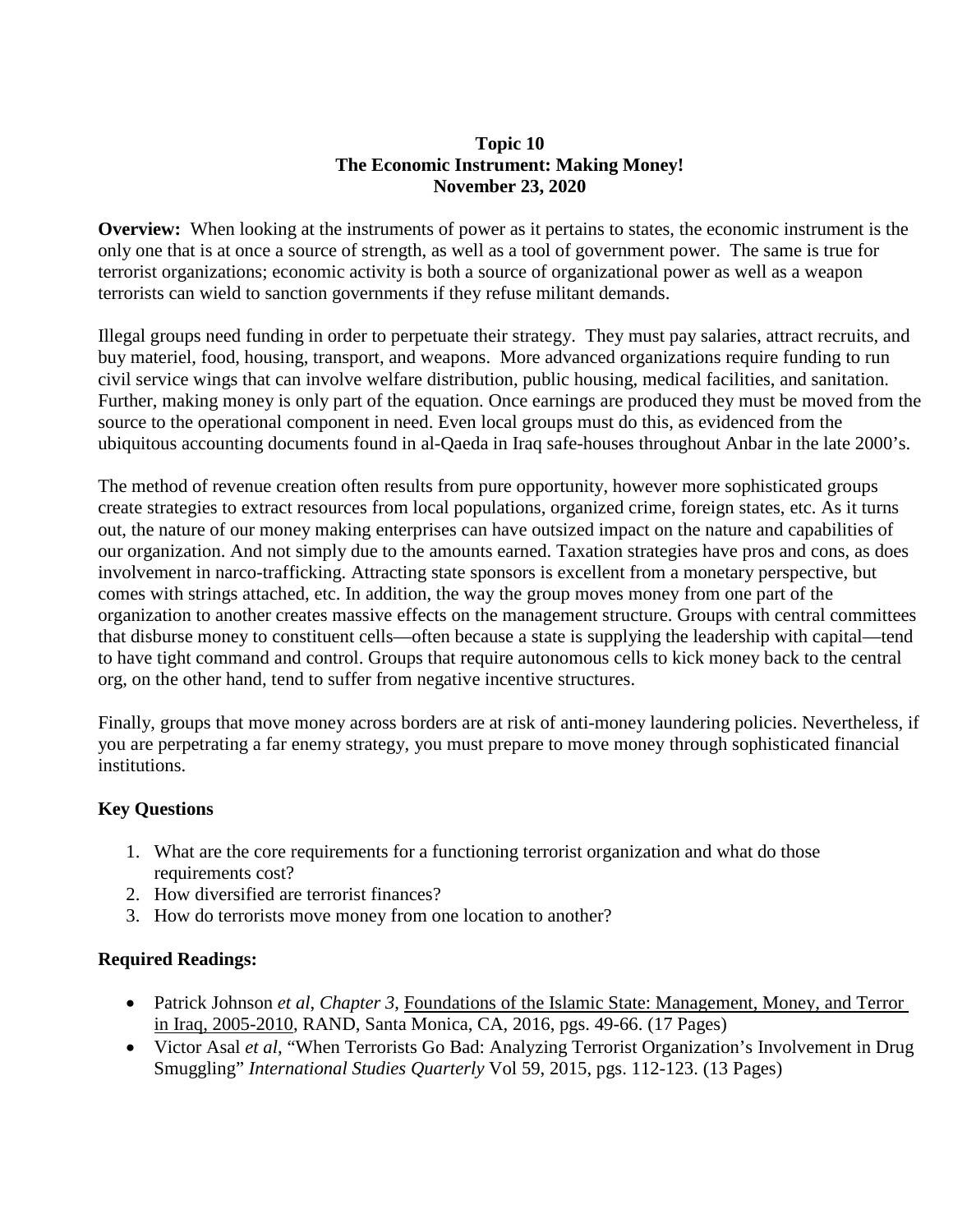• Daniel Byman, "The Changing Nature of State Sponsorship of Terrorism," *The Saban Center For Middle East Policy at the Brookings* Institution, Analysis Paper #16, May 2008, pgs. 1-31. (32 Pages)

#### **For those who want to dig deeper:**

- 1. John Horgan and Max Taylor, "Playing the Green Card: Financing the Provisional IRA: Part 1" *Terrorism and Political Violence* Vol 11 (2), Summer 1999, pgs. 1-38. (38 Pages)
- 2. John Horgan and Max Taylor, "Playing the Green Card: Financing the Provisional IRA: Part 2" *Terrorism and Political Violence* Vol 15 (2), Summer 2003, pgs. 1-60. (60 Pages)
- 3. Matthew Levitt, "Terrorist Financing and the Islamic State" Testimony Submitted to the House Committee on Financial Services, November 13, 2013. (12 Pages)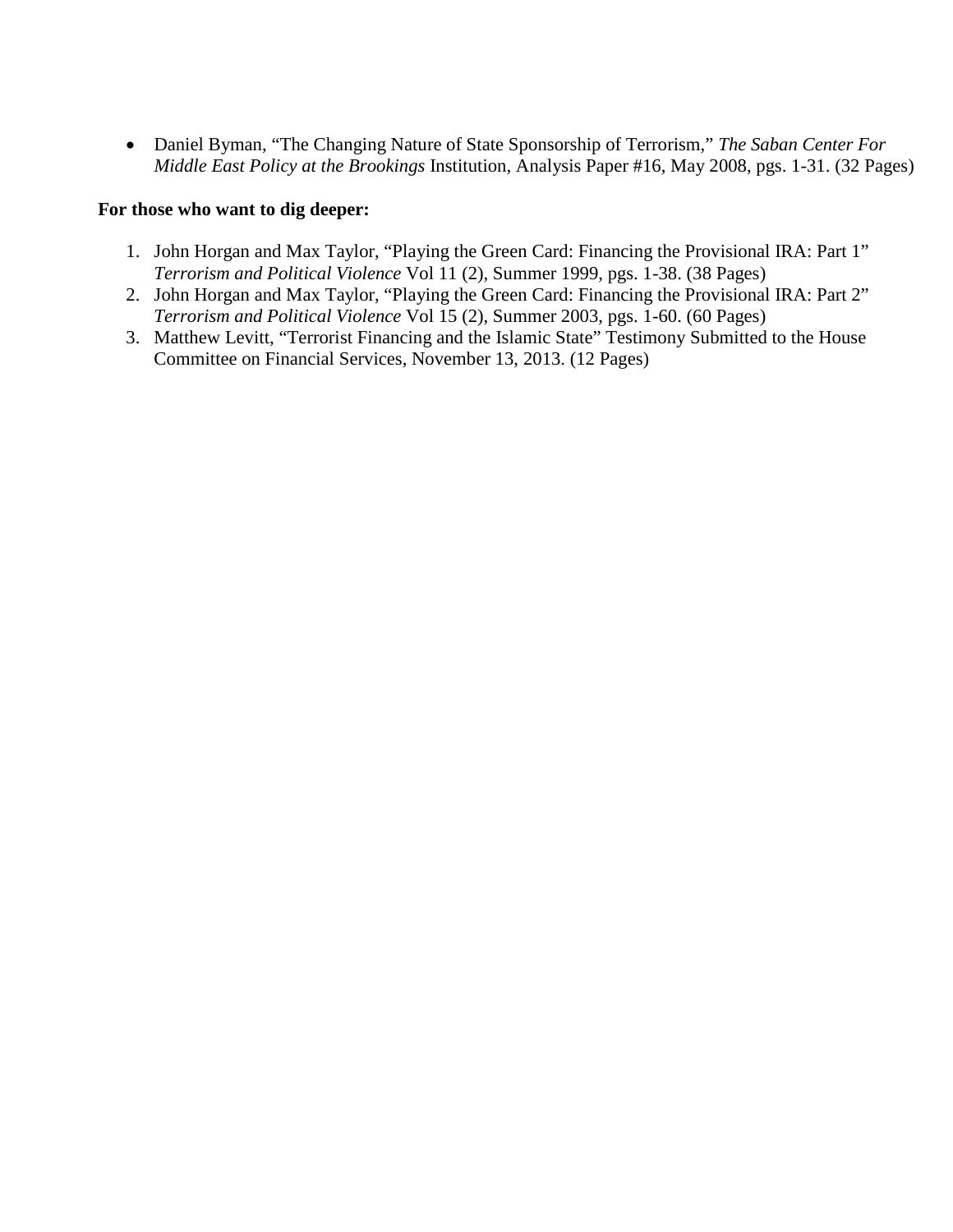# **Topic 11 The Economic Instrument: Sanctioning Opponents November 30, 2020**

**Overview**: The converse of last week's study of terrorist finances is that terrorism is an expensive problem for states. Pursuantly, terrorists have proven adept at eroding state power and political will by hitting them in their checkbooks. Making the conflict expensive for states, however is more complex than it seems. Terrorists seek to raise the costs of specific state policies, they use tactical violence to erode capabilities, and they undertake actions in an effort to produce negative macro-economic effects.

Economic terrorism, at the strategic level, is often used to make a given course of action too expensive for the opposing state. This has been most successful in anti-colonial struggles. As colonialism was an economic doctrine primarily, all terrorists had to do was raise the costs of occupation above what states could effectively extract from the local economy. As holding colonies became more and more expensive, domestic constituencies in favor of colonial policies were significantly weakened.

Even at the tactical level, however, terrorists often attempt to inflict maximum financial harm on their adversaries. For example, on the few occasions when insurgents have breached US base perimeters in Afghanistan, the militants have always tried to reach air-platforms first, as these are the most expensive pieces of hardware they can attack. Pakistani Taliban militants used the same logic when they overran Mehran Airbase in Western Pakistan, likely because it was known to house P3 airplanes, at the time among the most expensive platforms in the Pakistani Navy.

In a similar vein, terrorism creates significant macro-economic distortions which can be manipulated by astute terrorists. These macro-economic effects can be the result of massive loss from a single attack, such as 9-11, but those types of operations are rare. More impactful and long lasting has been the impact on private industry of terrorism and kidnapping risk insurance, which adds a considerable premium to the transport of energy resources. Likewise, a sustained uptick in defense spending as a direct consequence of terrorism can create massive debt and inflationary pressures. It was likely this goal which informed al-Qaeda's provocational attacks of 9-11. A less obvious example would also be Al-Qaeda in the Arabian Peninsula's printer cartridge plot to bring down a US cargo flight. According to AQAP's INSPIRE magazine the group considers the plot a success despite the failure of the device to detonate as the plot cost the group a mere \$4200, while the vulnerability will force the United States and other countries to begin screening bulk cargo at a cost of many millions.

# **Key Questions**

.

- 1. How do terrorists maximize their economic impact on the state?
- 2. Apart from anti-colonial struggles, has economic calculus played a key role in getting states to suspend CT campaigns?
- 3. What are the key macroeconomic impacts of terrorism? Can terrorists purposefully produce desired macroeconomic effects or are these just "Happy Accidents" from the militant's perspective?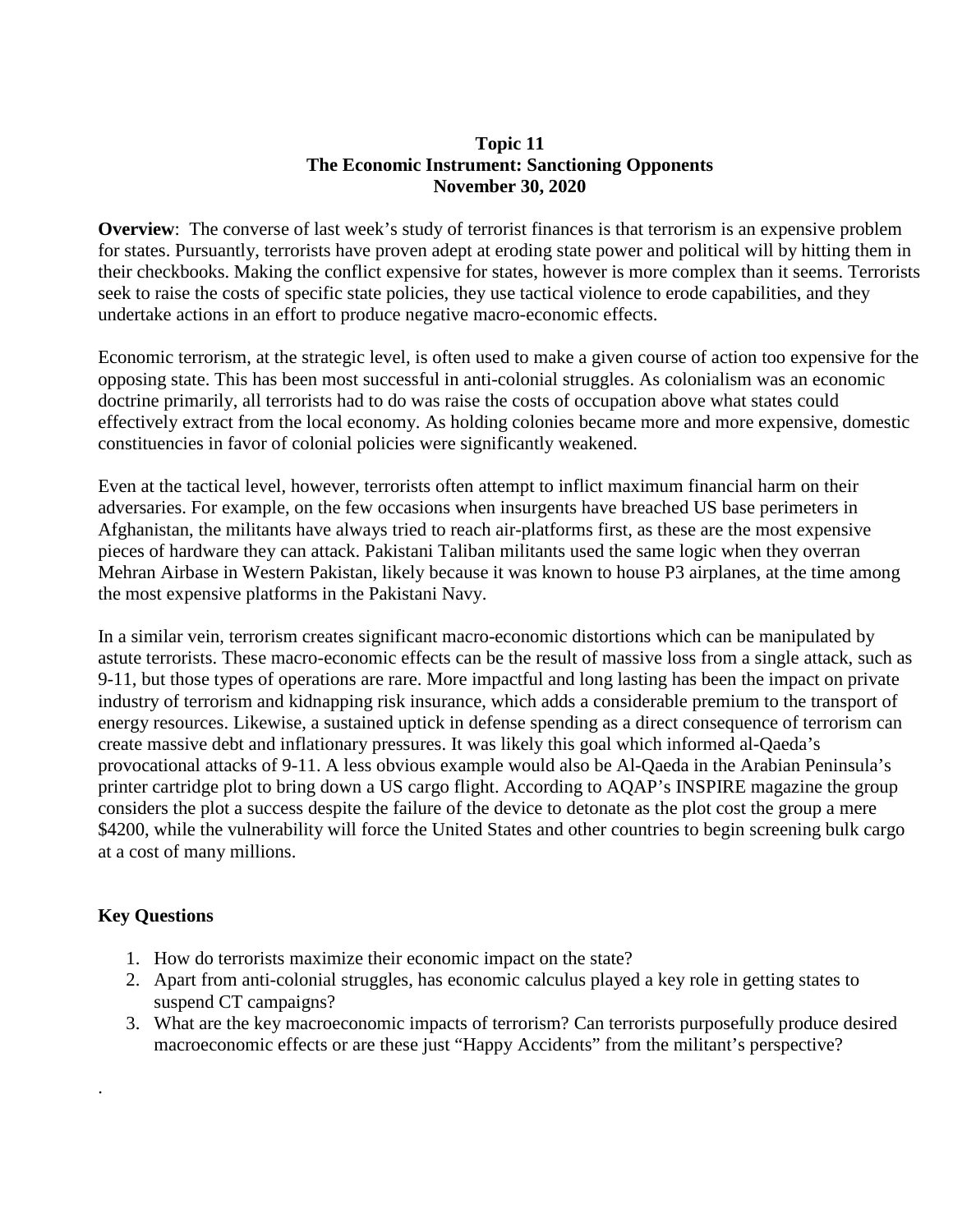- Walter Enders and Todd Sandler, "The Economic Impact of Transnational Terrorism" in Enders and Sandler, The Political Economy of Terrorism, Cambridge University Press, New York, NY, 2012, pgs. 203-223. (20 Pages)
- Alberto Abadie and Javier Gardeazabal, "The Economic Costs of Conflict: A Case Study of the Basque Country" *American Economic Review* March 2003, pgs. 113-131. (18 Pages)
- Neta C Crawford, "US Budgetary Costs of Wars Through 2016: \$4.79 Trillion and Counting" *Watson Institute for International and Public Affairs*, September 2016. (22 Pages)